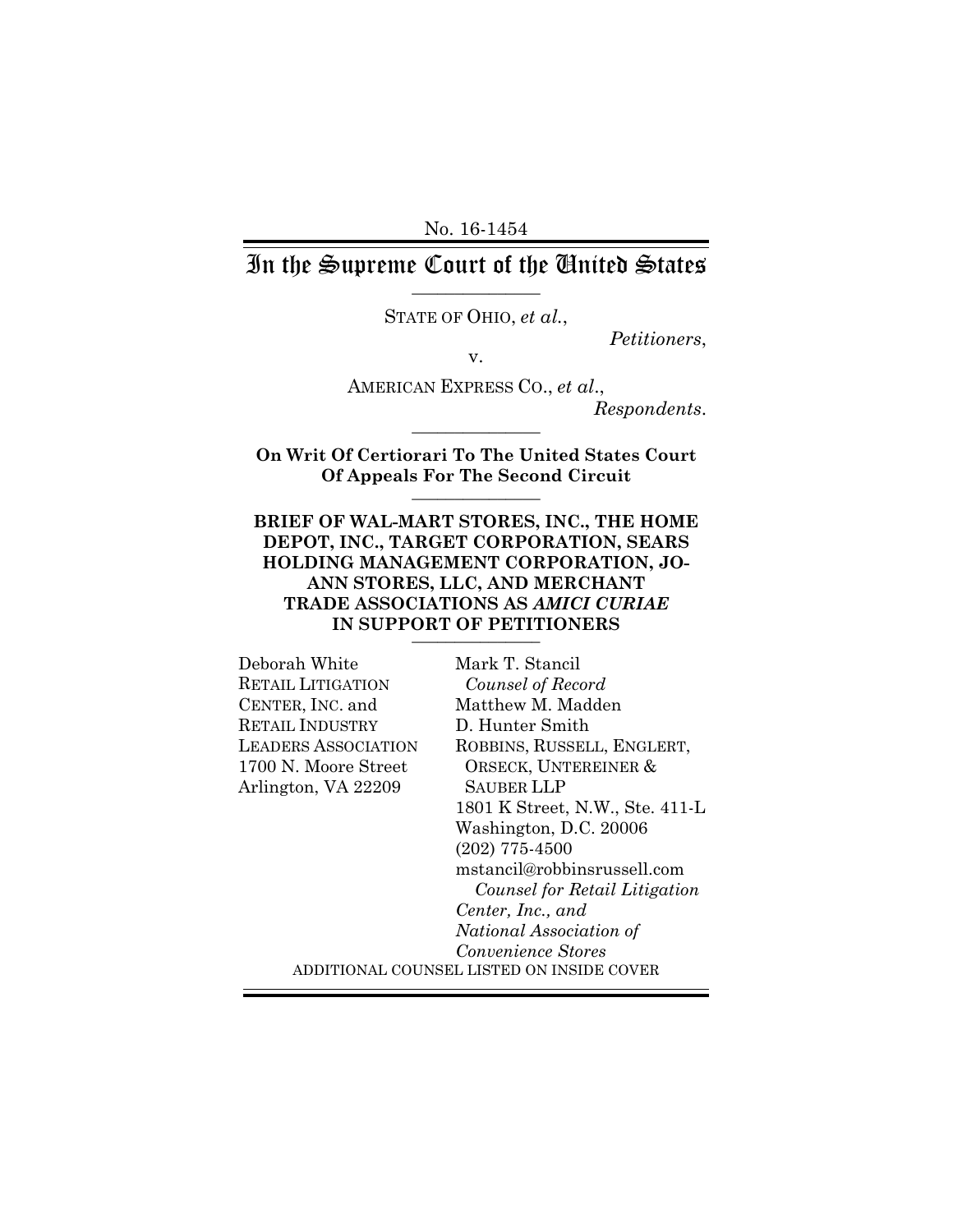| Stephanie Martz         |
|-------------------------|
| <b>NATIONAL RETAIL</b>  |
| <b>FEDERATION</b>       |
| 1101 New York Ave, N.W. |
| Washington, D.C. 20005  |
|                         |

Alden L. Atkins John P. Elwood VINSON & ELKINS LLP 2200 Pennsylvania Ave., NW Suite 500 West Washington, D.C. 20037

#### *Counsel for National Retail Federation*

Stephanie K. Barnes FOOD MARKETING INSTITUTE 2345 Crystal Drive, Ste. 800 Arlington, VA 22202 Christopher Jones NATIONAL GROCERS **ASSOCIATION** 1005 N. Glebe Road, Ste. 250 Arlington, VA 22201

William L. Taylor TAYLOR & POWELL, PLLC 1455 Pennsylvania Avenue, NW, Ste. 400 Washington, D.C. 20004  *Counsel for National Association of Shell Marketers, Inc.* 

Tim Cheatham WAL-MART STORES, INC. 702 S.W. 8th Street Bentonville, AR 72716

David Steele THE HOME DEPOT, INC. 2455 Paces Ferry Road NW Atlanta, GA 30339

Robin L. Preble TARGET CORPORATION 1000 Nicollet Mall Minneapolis, MN 55403

Stephen L. Sitley SEARS HOLDINGS MANAGEMENT **CORPORATION** 3333 Beverly Road Hoffman Estates, IL 60179 David B. Goldston JO-ANN STORES, LLC 5555 Darrow Road Hudson, OH 44236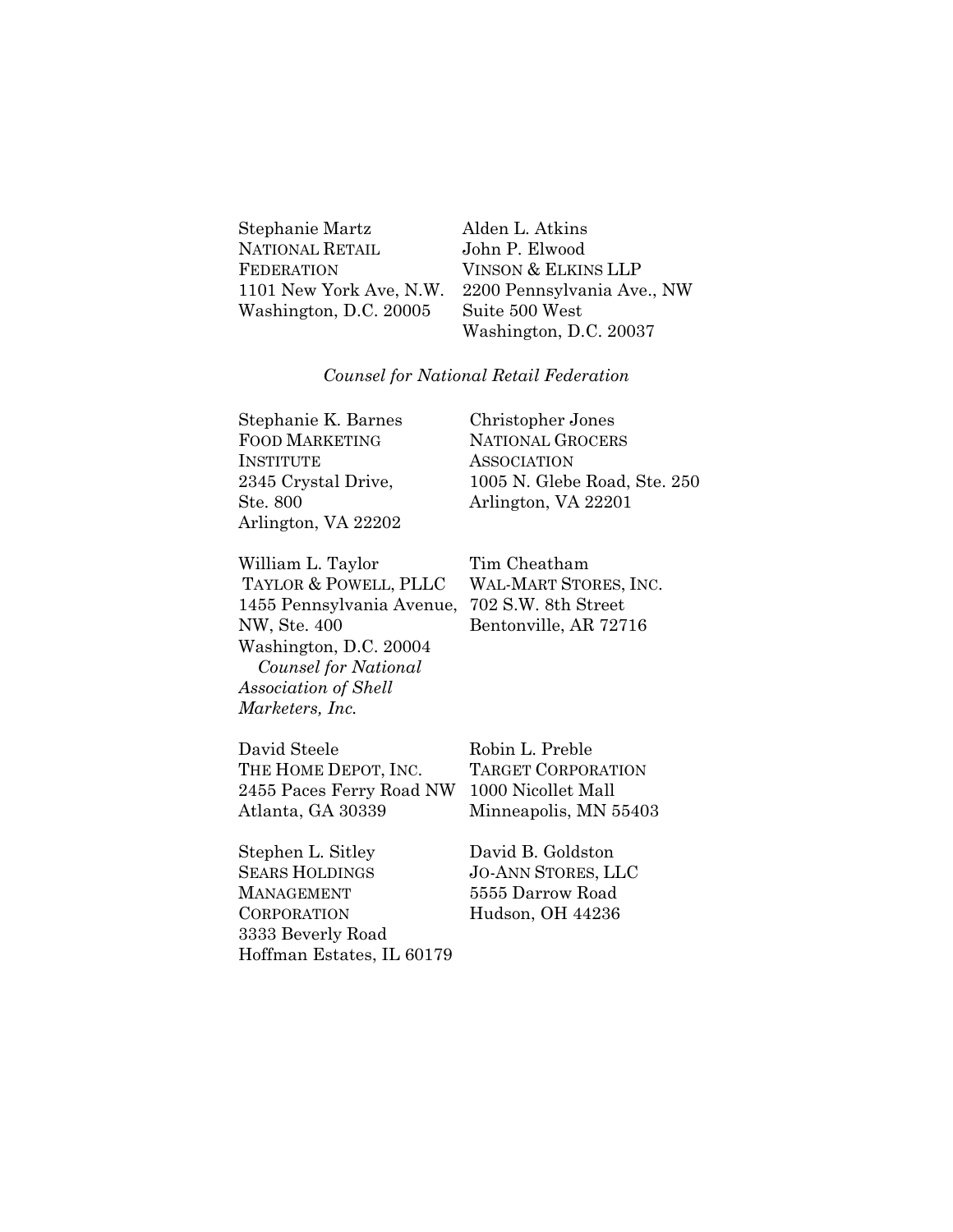# **TABLE OF CONTENTS**

| I.  | Amex Has Market Power Over<br>Merchants, And Wields That Power<br>To Stifle Competition And Harm                                                                                   |
|-----|------------------------------------------------------------------------------------------------------------------------------------------------------------------------------------|
|     | The Largest U.S.<br>А.<br>Even<br>Merchants Have No Choice But<br>To Accept Amex On The Terms<br>That Amex Dictates 11                                                             |
|     | <b>B.</b><br>The Anti-Steering Rules Amex<br>Imposes On Merchants Have<br>Actual and Substantial Anti-<br>competitive Effects 15                                                   |
| II. | The Second Circuit's Special Rule For<br>Two-Sided Platforms Condones Anti-<br>competitive Conduct In What<br>Traditional Antitrust Principles<br>Recognize As A Separate Market23 |
|     | Economic Activity On Each Side<br>А.<br>Of A Two-Sided Platform Should<br>Not Be Collapsed Into One<br>"Market" For Antitrust Purposes25                                           |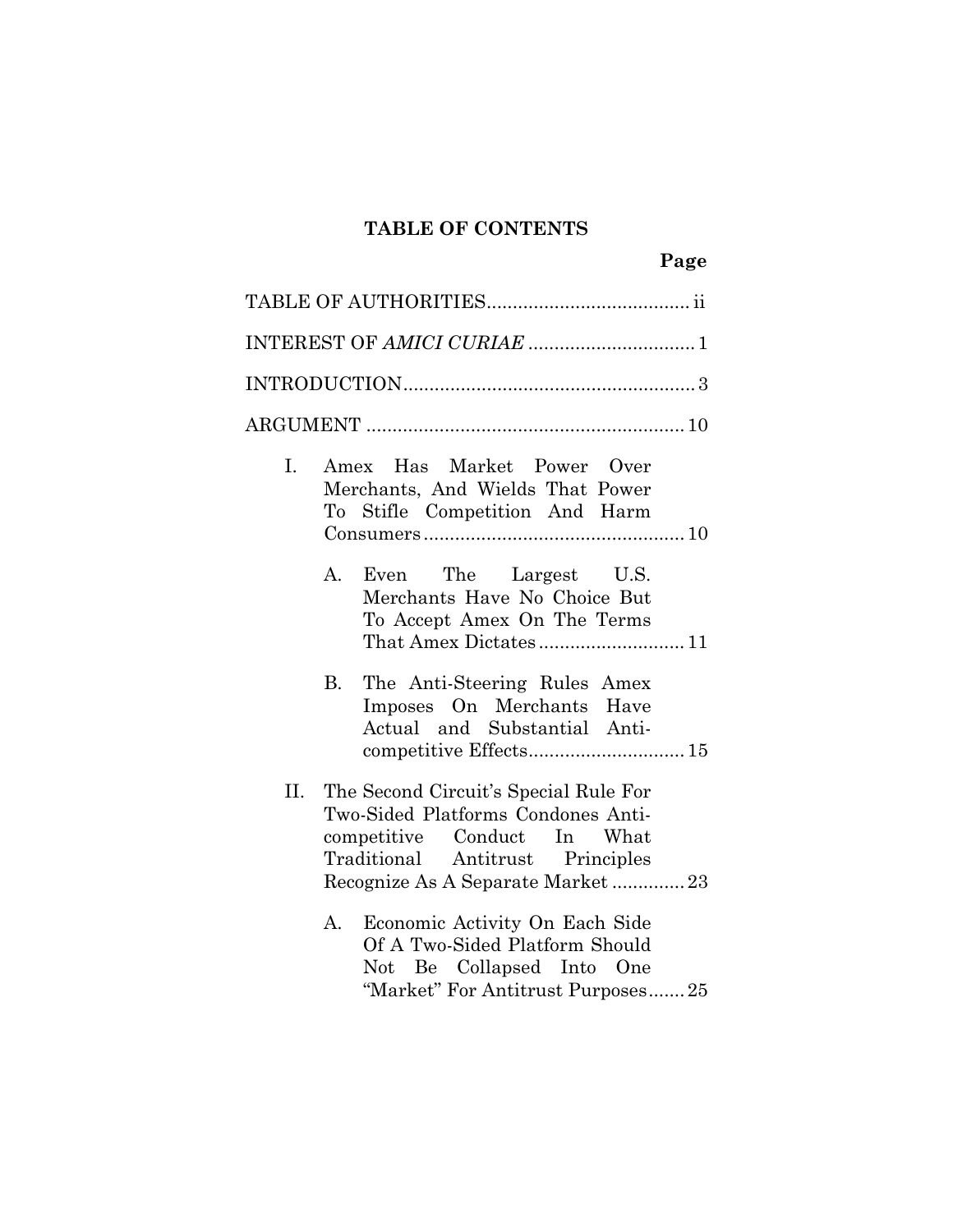# **TABLE OF CONTENTS—Continued Page**

| B. Amex Did Not Carry Its Burden<br>To Demonstrate Any Procom-<br>petitive Effects Of Its NDPs30 |  |
|--------------------------------------------------------------------------------------------------|--|
| III. Reversal Will Encourage Competition<br>And Enhance Consumer Welfare 34                      |  |
|                                                                                                  |  |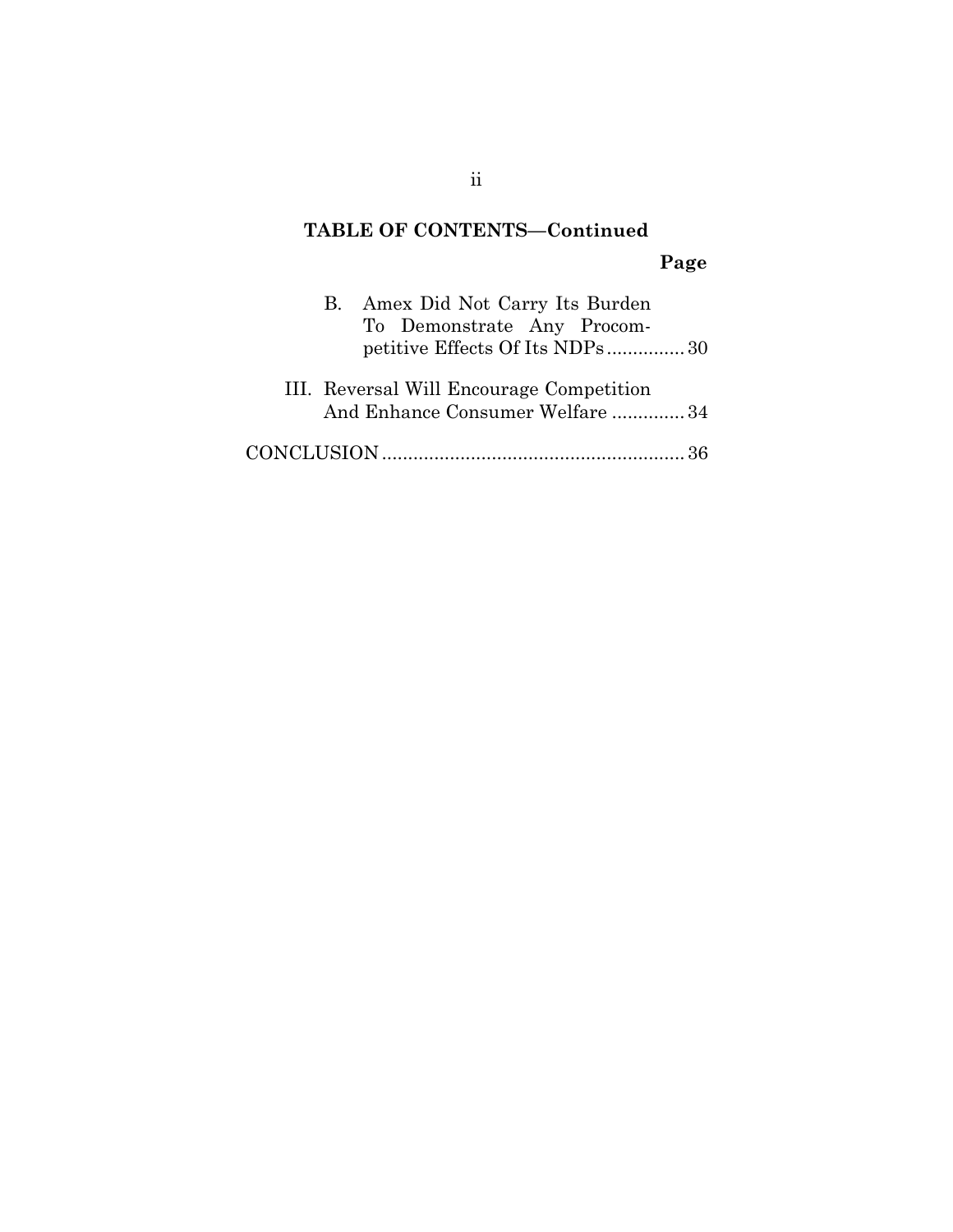# **TABLE OF AUTHORITIES**

# **Page(s)**

# **Cases**

| Brown Shoe Co. v. United States,                          |
|-----------------------------------------------------------|
| Cal. Dental Ass'n v. FTC,                                 |
| <i>Chi. Bd. of Trade v. United States,</i>                |
| Craftsmen Limousine, Inc. v. Ford<br>Motor Co.,           |
| Eastman Kodak Co. v. Image Tech.<br>Servs., Inc.,         |
| FTC v. Actavis, Inc.,                                     |
| FTC v. Ind. Fed'n of Dentists,                            |
| Int'l Boxing Club of N.Y., Inc. v. United<br>States,      |
| King Drug Co. of Florence v. Smithkline<br>Beecham Corp., |
|                                                           |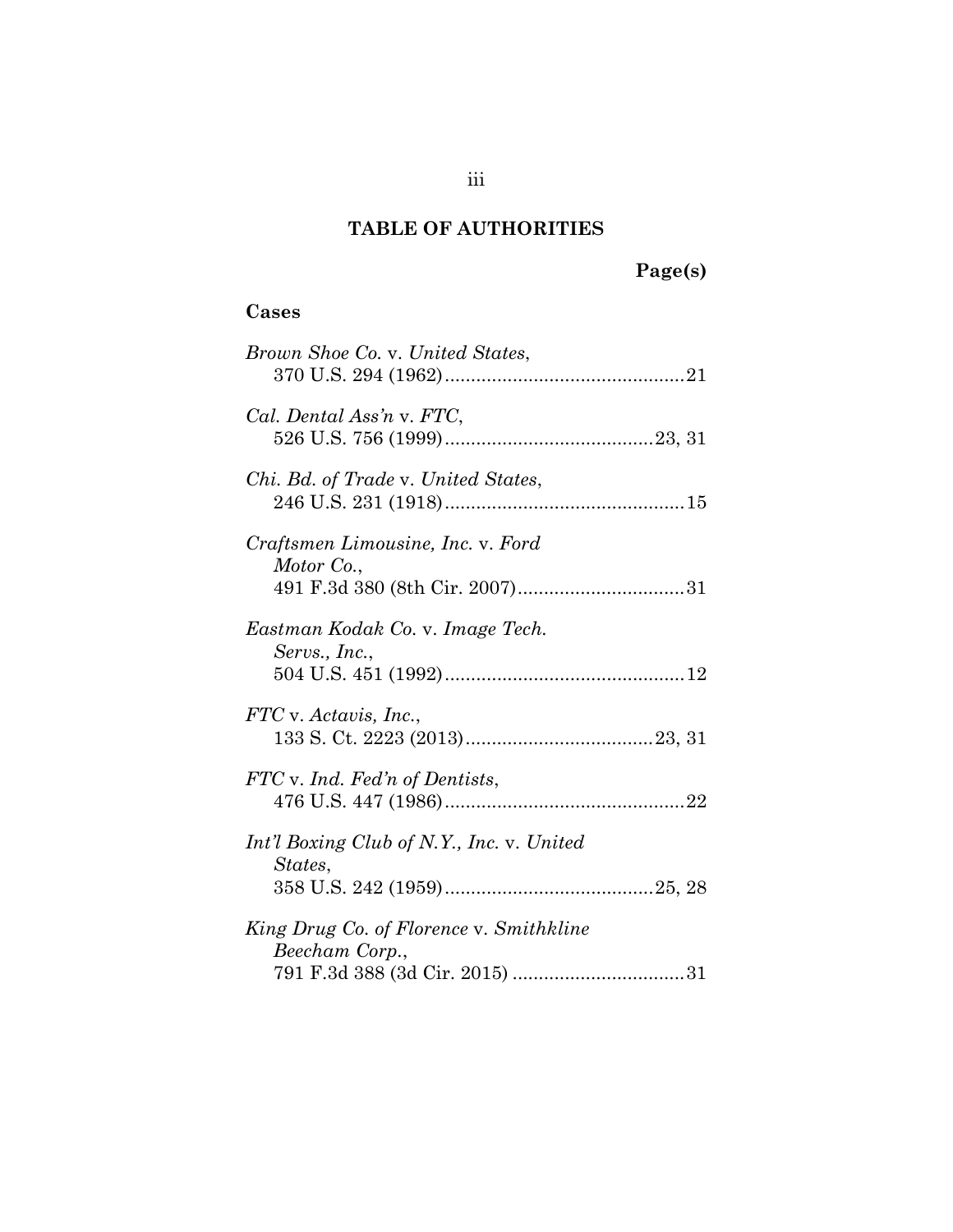# **TABLE OF AUTHORITIES—Continued Page(s)**

| N. Pac. Ry. Co. v. United States,                                                                |
|--------------------------------------------------------------------------------------------------|
| Nat'l Hockey League Players' Ass'n v.<br>Plymouth Whalers Hockey Club,                           |
| Nat'l Soc'y of Prof'l Eng'rs v. United States,                                                   |
| NCAA v. Bd. of Regents,                                                                          |
| O'Bannon v. NCAA,                                                                                |
| Rothery Storage & Van Co. v. Atlas Van<br>Lines, Inc.,<br>792 F.2d 210 (D.C. Cir. 1986)25, 28    |
| Schering-Plough Corp. v. FTC,                                                                    |
| Suture Express, Inc. v. Owens & Minor<br>Distribution, Inc.,<br>851 F.3d 1029 (10th Cir. 2017)31 |
| Times-Picayune Publ'g Co. v. United States,                                                      |
| United States v. Phila. Nat'l Bank,                                                              |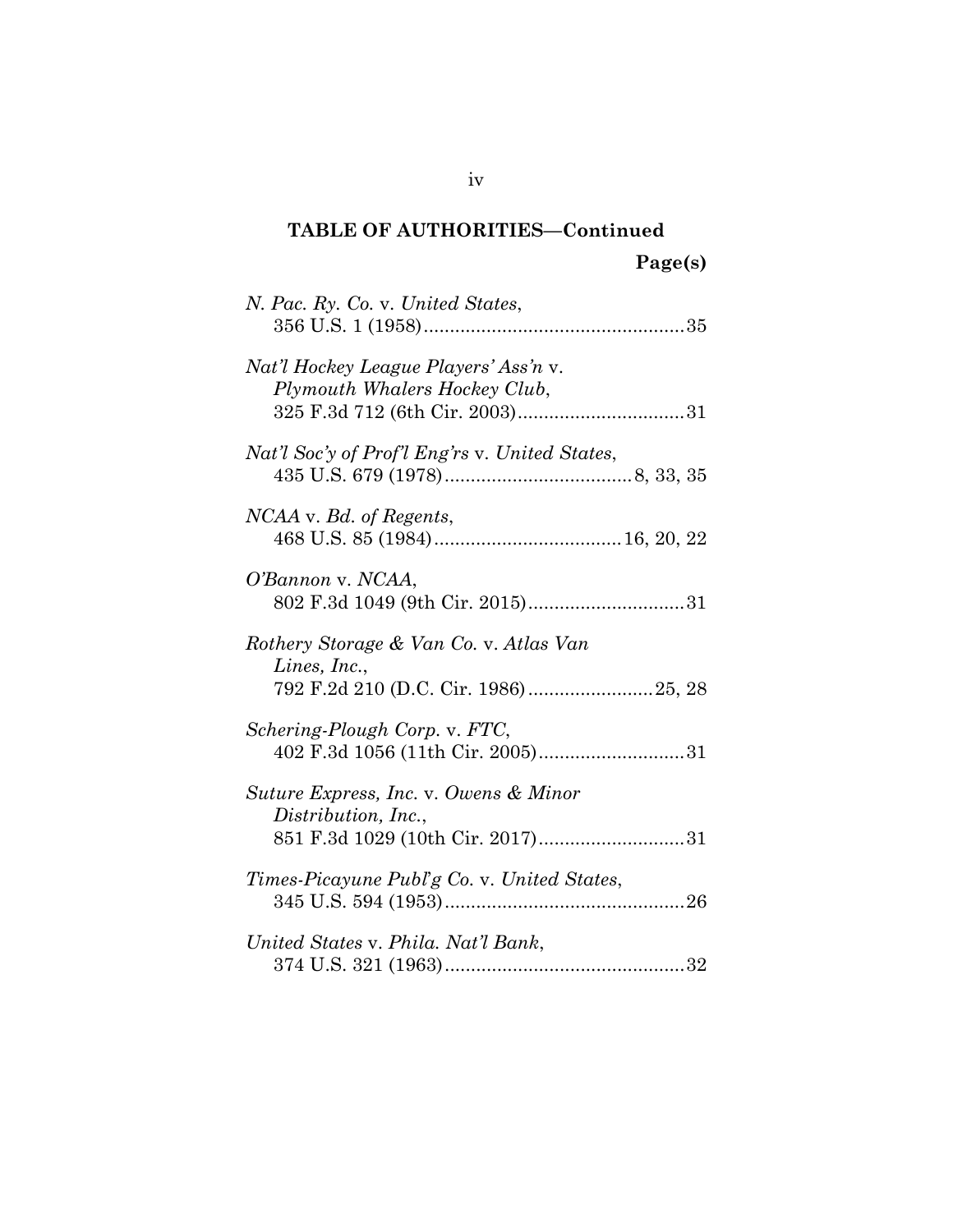# **TABLE OF AUTHORITIES—Continued Page(s)**

| United States v. Socony-Vacuum Oil Co.,                                                                                                                                                    |
|--------------------------------------------------------------------------------------------------------------------------------------------------------------------------------------------|
| United States v. Topco Assocs., Inc.,                                                                                                                                                      |
| <b>Other Authorities</b>                                                                                                                                                                   |
| American Express Company, Form 10-K for<br>year ending Dec. 31, 2016 (Feb 17, 2017) 11                                                                                                     |
| Areeda & Hovenkamp, Antitrust Law                                                                                                                                                          |
| Auer & Petit, Two-Sided Markets and the<br>Challenge of Turning Economic Theory<br>into Antitrust Policy, 60 Antitrust Bul.                                                                |
| Baumol & Blinder, <i>Economics: Principles</i><br>and Policy (13th ed. 2015) 15, 22                                                                                                        |
| Bradford & Hayashi, <i>Developments in</i><br>Interchange Fees in the United States<br>and Abroad, Payment Sys. Research<br>Briefing (Federal Reserve Bank of<br>Kansas City), April 2008, |
| Carlton & Winter, Vertical MFN's and the<br>Credit Card No-surcharge Rule (June 6,                                                                                                         |

v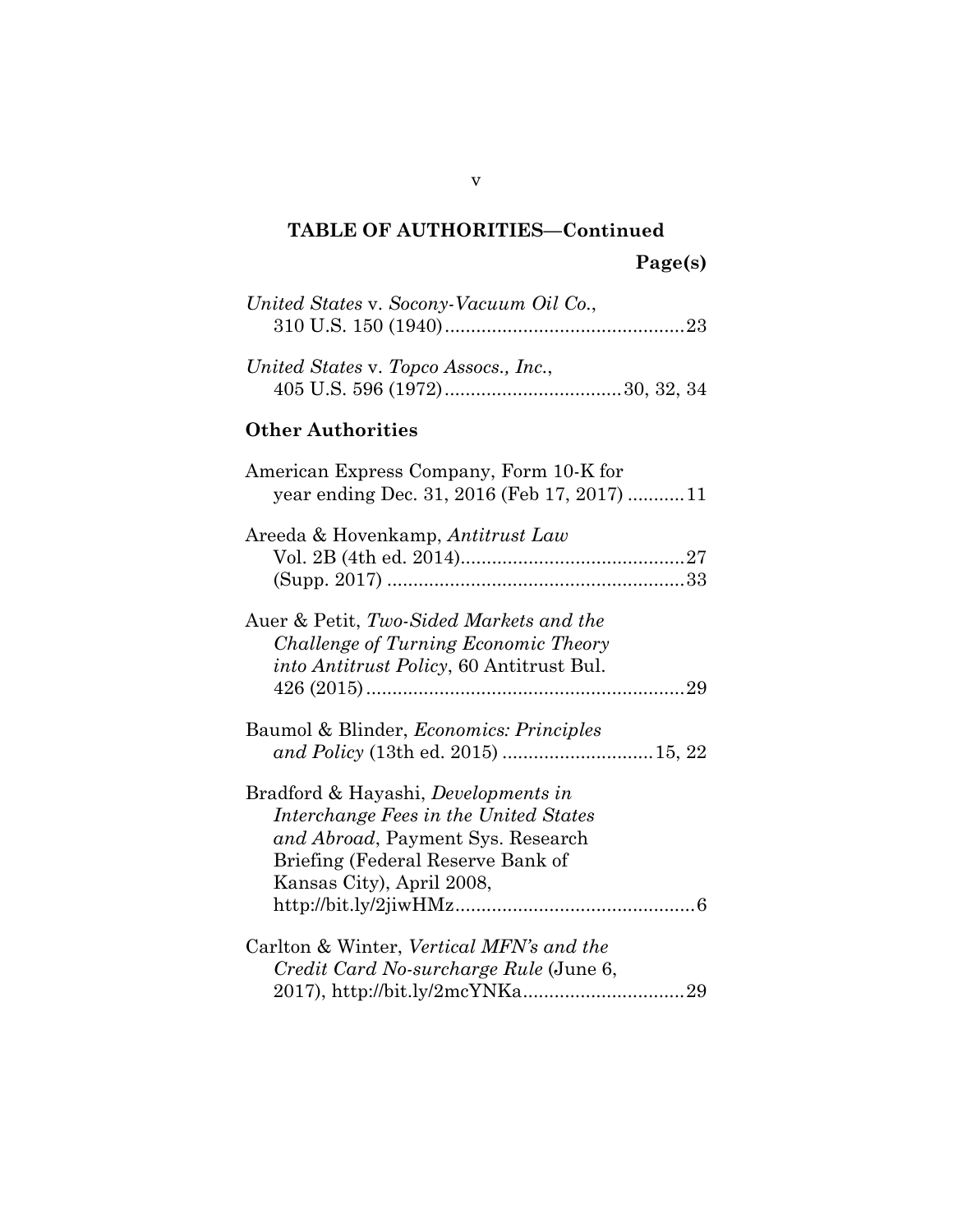# **TABLE OF AUTHORITIES—Continued Page(s)**

| Evans & Schmalensee, The Antitrust<br><b>Analysis of Multisided Platform</b><br>Businesses, in 1 The Oxford Handbook of |
|-------------------------------------------------------------------------------------------------------------------------|
| <b>International Antitrust Economics 404</b>                                                                            |
| Evans & Schmalensee, Markets With Two-<br>Sided Platforms, 1 Issues in Competition                                      |
| Hagiu & Wright, <i>Multi-Sided Platforms</i> ,                                                                          |
| Hayashi, Credit and Debit Card<br>Interchange Fees in Various Countries,                                                |
| James et al., <i>Civil Procedure</i> (5th ed. 2001)33                                                                   |
| Nilson Report Issue 1103 (Feb. 2017),                                                                                   |
| Reinert, Pleading as Information-Forcing,<br>75 L. & Contemp. Prob. 1 (2012)33                                          |
| Rochet & Tirole, Two-Sided Markets: A<br>Progress Report, 37 RAND J. Econ. 645                                          |
| Rysman, The Economics of Two-Sided<br>Markets, 23 J. Econ. Perspectives 125                                             |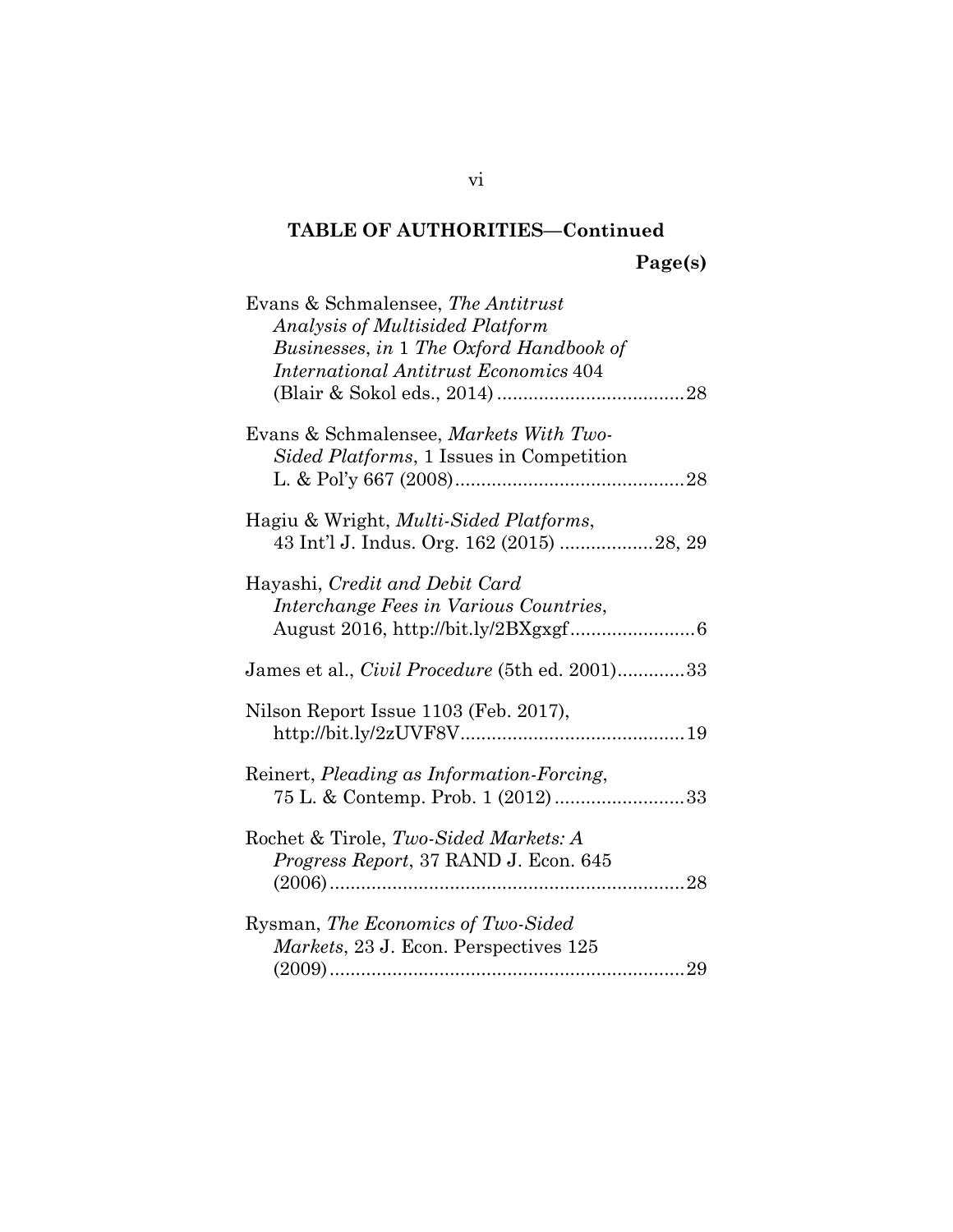#### **INTEREST OF** *AMICI CURIAE***<sup>1</sup>**

The merchant and trade association *amici* are or represent national and regional retailers. Retail contributed \$2.6 trillion to annual GDP, and is a daily barometer for the nation's economy. Retail is the nation's largest private sector employer, supporting one in four U.S. jobs—42 million working Americans.

*Amici* Wal-Mart Stores, Inc., The Home Depot, Inc., Target Corporation, Sears Holding Management Corporation, and Jo-Ann Stores, LLC represent a diverse assortment of the country's largest retailers, ranging from those offering a wide range of merchandise across all categories, to others that operate in a single large retail vertical, and still others that cater to specific consumer needs. All are dedicated to providing superior products and service to clients at affordable prices. *Amici*'s customers pay for goods and services using various payment methods, including credit cards, so *amici* pay millions of dollars in fees each year to Amex and the other major credit card networks.

The Retail Litigation Center, Inc. (RLC) engages in significant legal proceedings that have a national impact on the retail industry on behalf of its 23 members who are some of the country's largest and most innovative retailers that collectively employ

l

<sup>&</sup>lt;sup>1</sup> No counsel for any party authored this brief in whole or in part, and no entity or person, other than *amici*, their members, and their counsel, made any monetary contribution toward the preparation or submission of this brief. All parties have filed blanket consents to the filing of *amicus* briefs.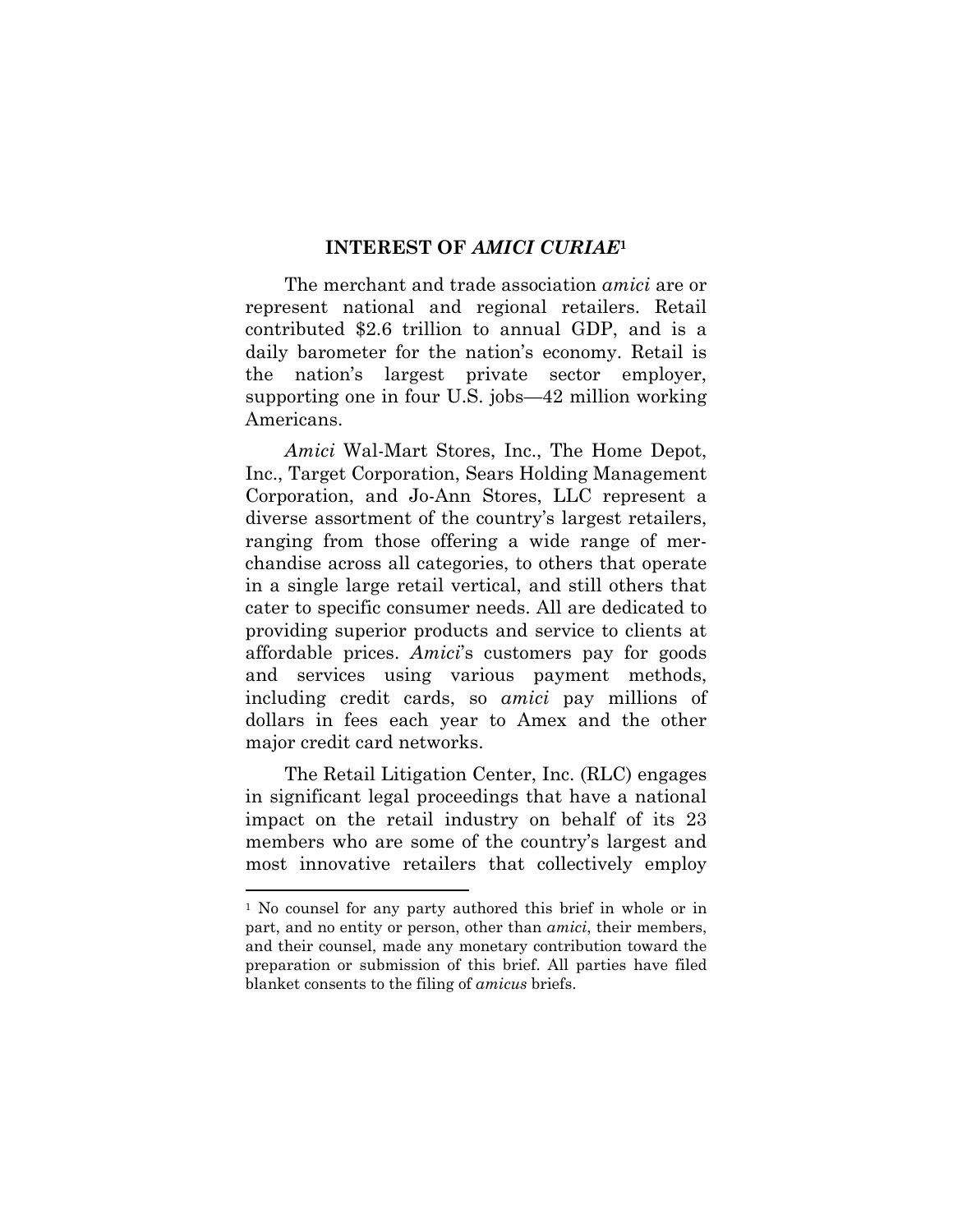millions of people throughout the United States, provide goods and services to tens of millions more, and account for tens of billions of dollars in annual sales. RLC's members include retailers across all retail verticals from Apple to Walmart, 7-Eleven to Whole Foods, Best Buy, PetSmart, AutoZone, REI, and many more.

The National Retail Federation (NRF) is the world's largest retail trade association, representing discount and department stores, home goods and specialty stores, Main Street merchants, grocers, wholesalers, chain restaurants, and Internet retailers from the United States and more than 45 countries.

The National Association of Convenience Stores (NACS) is an international trade association that represents both the convenience and fuel retailing industries, with more than 2,200 retail and 1,800 supplier company members. The United States convenience industry has more than 154,000 stores across the country and had nearly \$550 billion in sales in 2016.

The Food Marketing Institute (FMI) proudly advocates on behalf of the food retail industry, which employs nearly 5 million workers and represents a combined annual sales volume of almost \$800 billion. FMI membership includes the entire spectrum of food retail venues; single owner grocery stores, large multi-store supermarket chains, and online and mixed retail stores, with FMI member companies operating nearly 33,000 retail food stores and 12,000 pharmacies.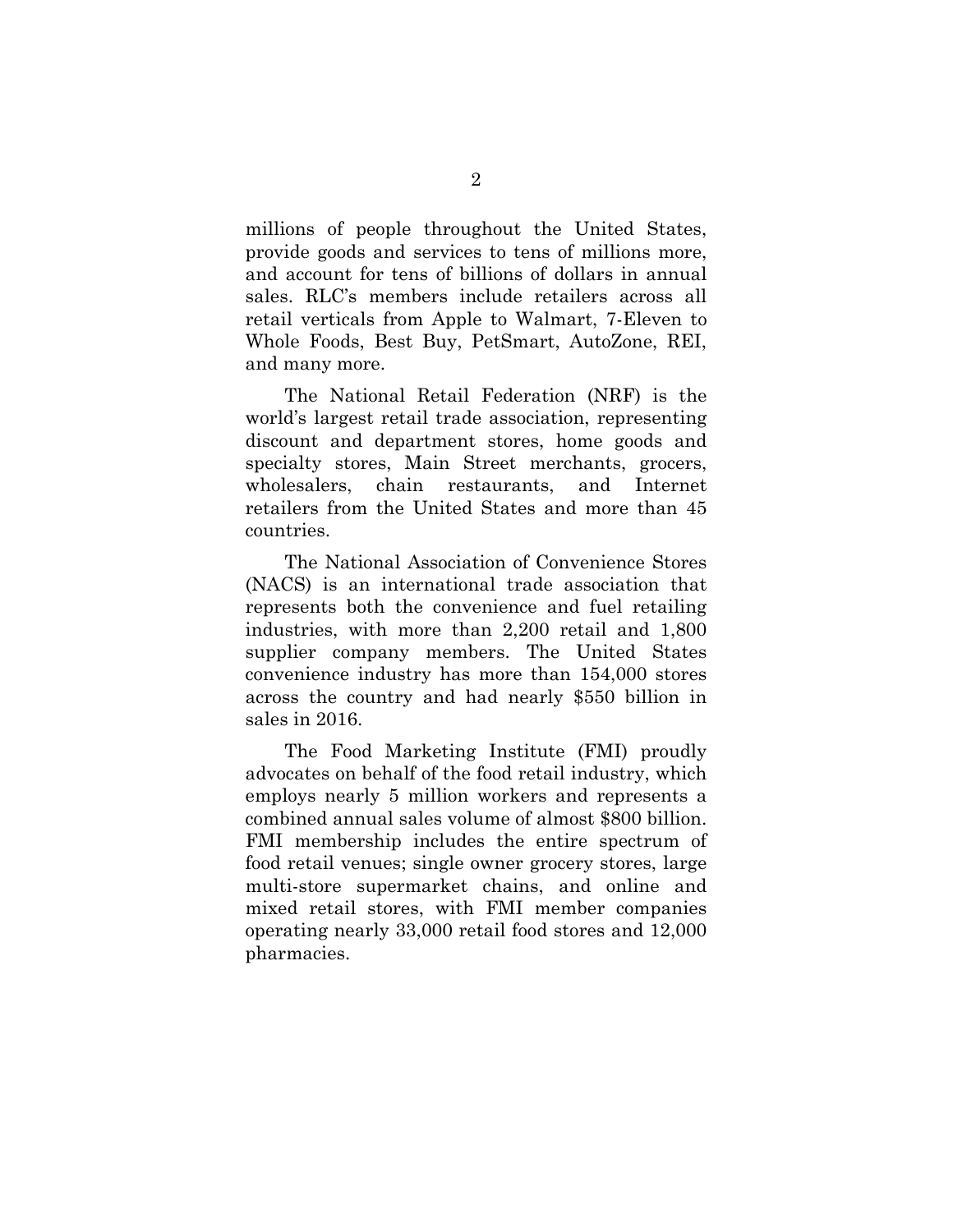The National Grocers Association (NGA) is the national trade association representing the retail and wholesale grocers that comprise the independent sector of the food distribution industry. Independent retailers are privately owned or controlled food retail companies operating a variety of formats and this sector is responsible for generating \$131 billion in sales, 944,000 jobs, \$30 billion in wages, and \$27 billion in taxes.

The National Association of Shell Marketers, Inc. (NASM) is a national trade association representing approximately 140 wholesale distributors of Shell-branded petroleum products, together with 65 suppliers of goods and services to the petroleum industry. NASM's members, and the service station dealers supplied by them, engage in credit card transactions involving the sale of convenience store merchandise and Shell-branded motor fuels to consumers at thousands of retail locations throughout the United States.

The Retail Industry Leaders Association (RILA) is a public policy organization consisting of the country's largest retailers. Together RILA's members account for more than \$1.5 trillion in annual sales, provide millions of jobs and operate more than 100,000 stores, manufacturing facilities, and distribution centers.

#### **INTRODUCTION**

American Express ("Amex") prohibits merchants from truthfully telling their customers that Amex is a higher-fee credit card or giving their customers any incentive to pay with lower-fee cards. After a sevenweek trial, the district court found that these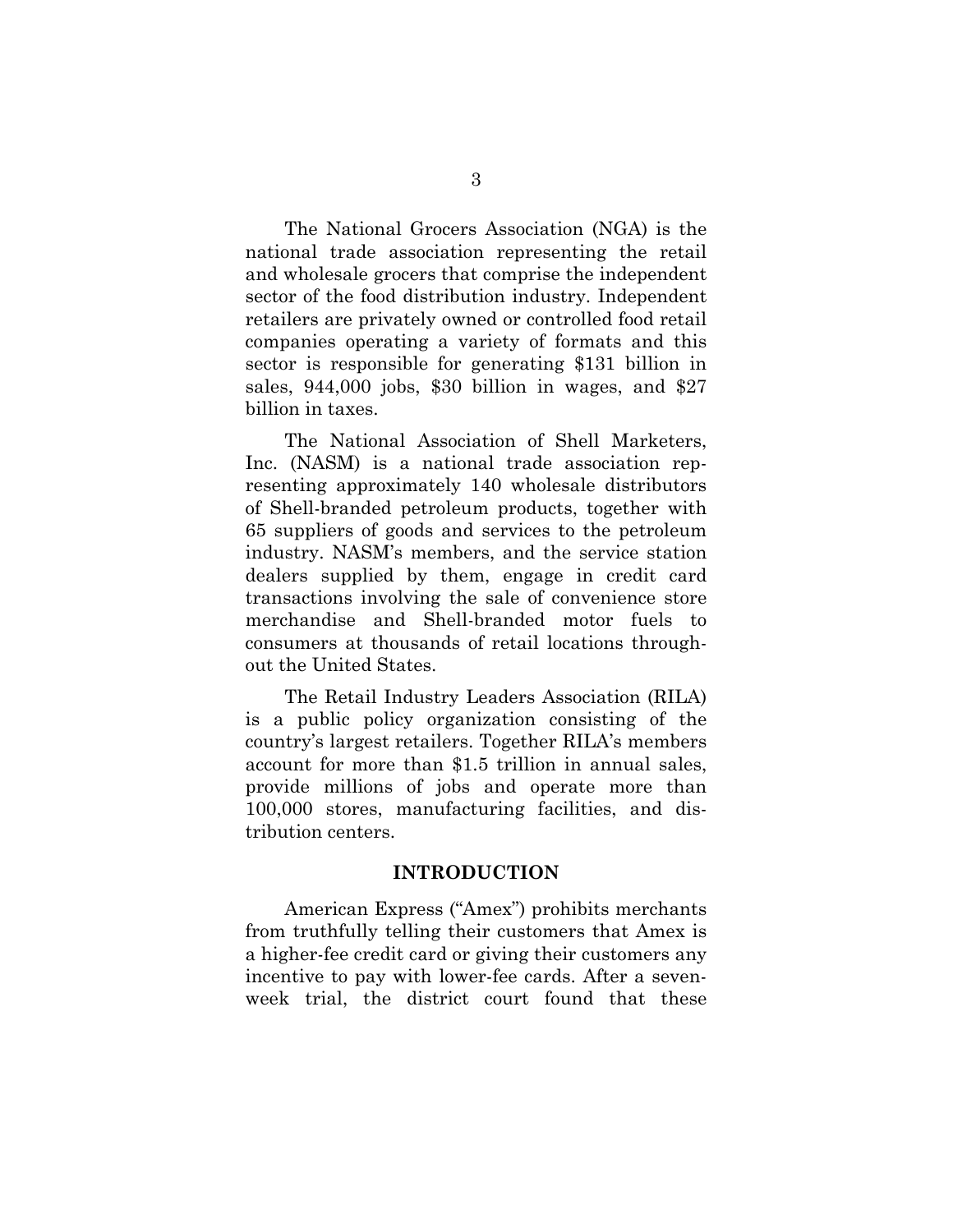prohibitions—Amex's so-called Non-Discrimination Provisions (NDPs)—actually restrain competition among card networks, cause merchants to pay them higher fees, and lead to increased prices for all consumers (whether they pay by card, cash, check, or using government benefits).

That state of affairs is possible only because merchants have no other choice. For all but some of the smallest merchants, accepting Amex cards is a requirement of doing business. Declining to accept Amex, experience has taught, is a customer-losing proposition. Consumers who hold Amex cards regularly insist on paying with them. The simple fact of life is that, if a merchant does not accept Amex, many consumers will shop elsewhere.

That reality gives Amex significant market power, which it uses to dictate the price and terms on which merchants (even the largest and most sophisticated merchants in the country) accept Amex. In particular, Amex asserts its market power to prevent accurate price information being provided to consumers—which enables Amex to charge supracompetitive merchant fees.

Assume, for example, that a customer at the cash register holds both an Amex card that would give Amex a 3% cut of the impending purchase, as well as Amex's competitor's card that would cost the merchant only half as much. Amex's NDPs strictly prohibit the merchant from providing *truthful information* to that customer about the relative costs of the cards so that the customer can make an informed decision about which card to use. Nor can the merchant offer its customers discounts or other benefits for opting to use the lower-fee card. Amex's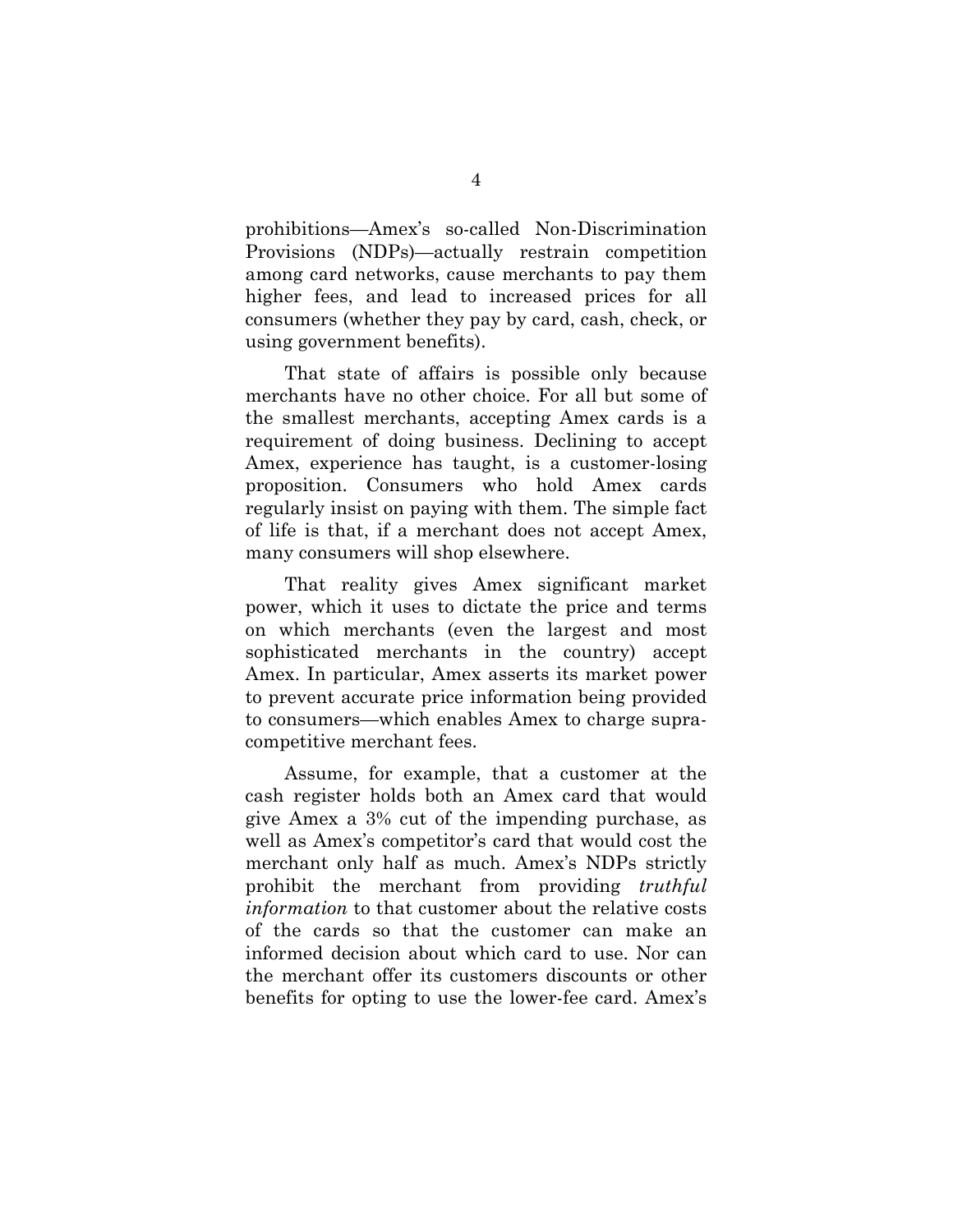NDPs prohibit the merchant from giving its customers truthful information on the costs of payment choices and from giving customers incentives to use a lower cost option. Amex's NDPs also remove any incentive for competing card issuers to reduce their merchant fees, since they will receive no benefit from doing so.

As a result, Amex and its competitors are able consistently to increase their prices unencumbered by market pressure to keep prices down. The merchant's customer (assuming she is affluent enough to qualify for an Amex card), in turn, focuses solely on whatever "rewards" she might get for using an Amex card—unaware of the resulting cost to the merchant and, ultimately, to the customers themselves. Having thus prevented price signaling at the cash register, Amex then exploits the disconnect by bombarding the consumer with signals about the benefits of using its card. Armed with incomplete information, the consumer inaccurately perceives Amex's rewards to be a free lunch.

The record in this case amply demonstrates that merchants *want* to send accurate price signals to their customers by providing information about credit card costs or incentives for using lower-cost cards. By prohibiting merchants from doing so, Amex's restraint of trade suppresses price competition among credit card networks. As the district court correctly found, Amex "prevent[s] merchants from influencing their customers' payment choices." Pet. App. 202a. By tying merchants' hands in this manner, Amex's NDPs "effectively remove the incentive" for credit card networks "to compete with one another by offering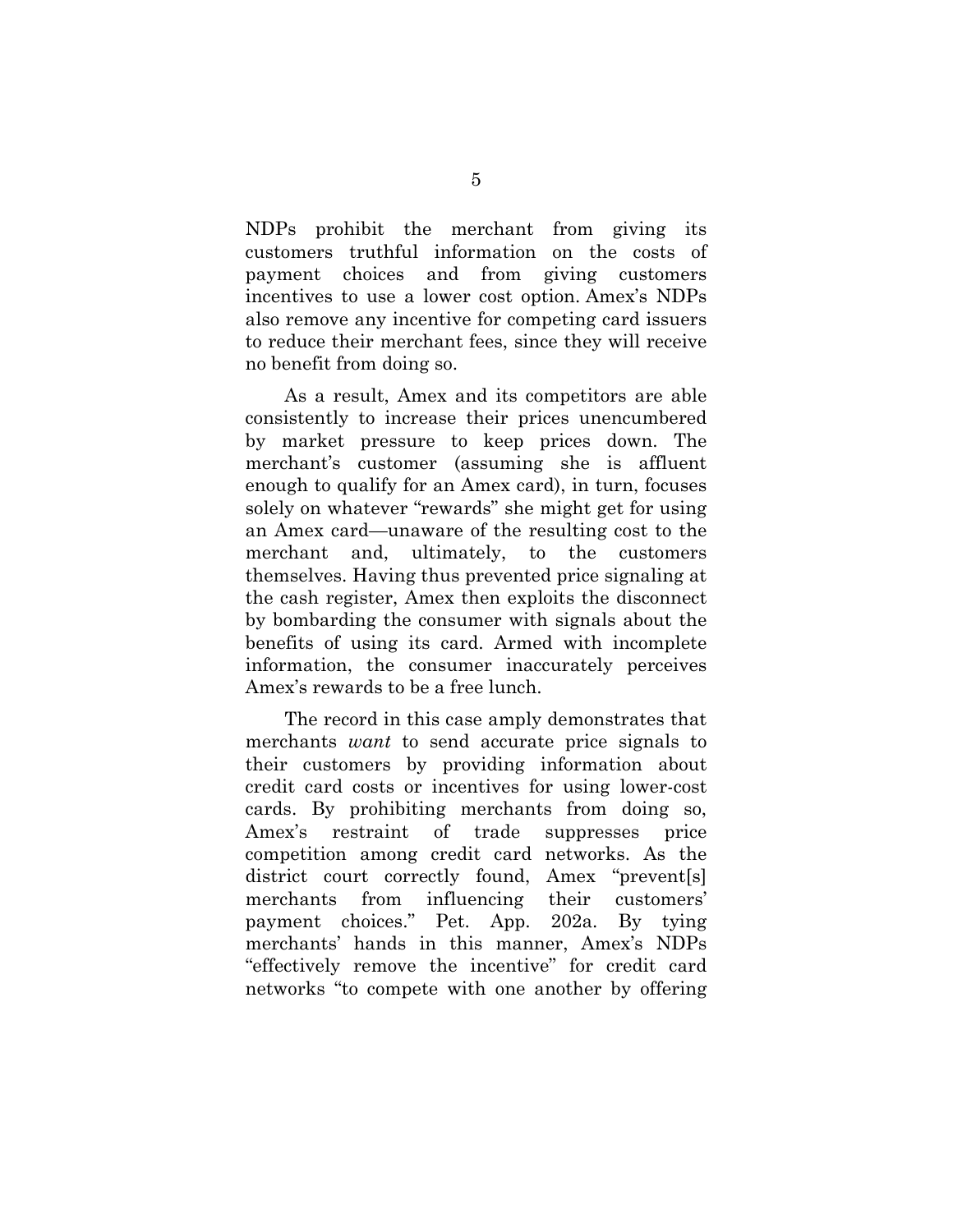merchants a lower price." *Id.* at 203a. That elimination of price competition not only protects Amex's high-priced network, but also allows other credit card networks to raise their fees, as Discover did when it realized it could not gain market share with lower prices. Pet. App. 204a–06a. In other words, while Amex's NDP's are imposed by Amex unilaterally, their purpose and effect is to prevent fee competition among Amex, Visa, MasterCard, and Discover—the only four networks.

The undisputed result is that merchants pay higher fees than they would have to in a competitive environment. Indeed, as Kansas City Federal Reserve Bank researchers noted, the fees that U.S. merchants pay to credit card networks are among the highest in the world.2 Merchants then pass those added expenses on to their customers through higher prices for goods and services. And *all* of a merchant's customers bear that resulting burden—even if they pay by cash, check, or using government benefits such as "food stamps." This is antithetical to all efficient markets, and particularly so in retail and other industries where businesses most aggressively wring out unnecessary costs to provide consumers the lowest-possible prices.

It is also a growing problem. The relentless march toward a cashless economy magnifies the

l

<sup>2</sup> Bradford & Hayashi, *Developments in Interchange Fees in the United States and Abroad*, Payment Sys. Research Briefing (Federal Reserve Bank of Kansas City), April 2008, at 1, http://bit.ly/2jiwHMz; see also Hayashi, *Credit and Debit Card Interchange Fees in Various Countries*, August 2016, http://bit.ly/2BXgxgf.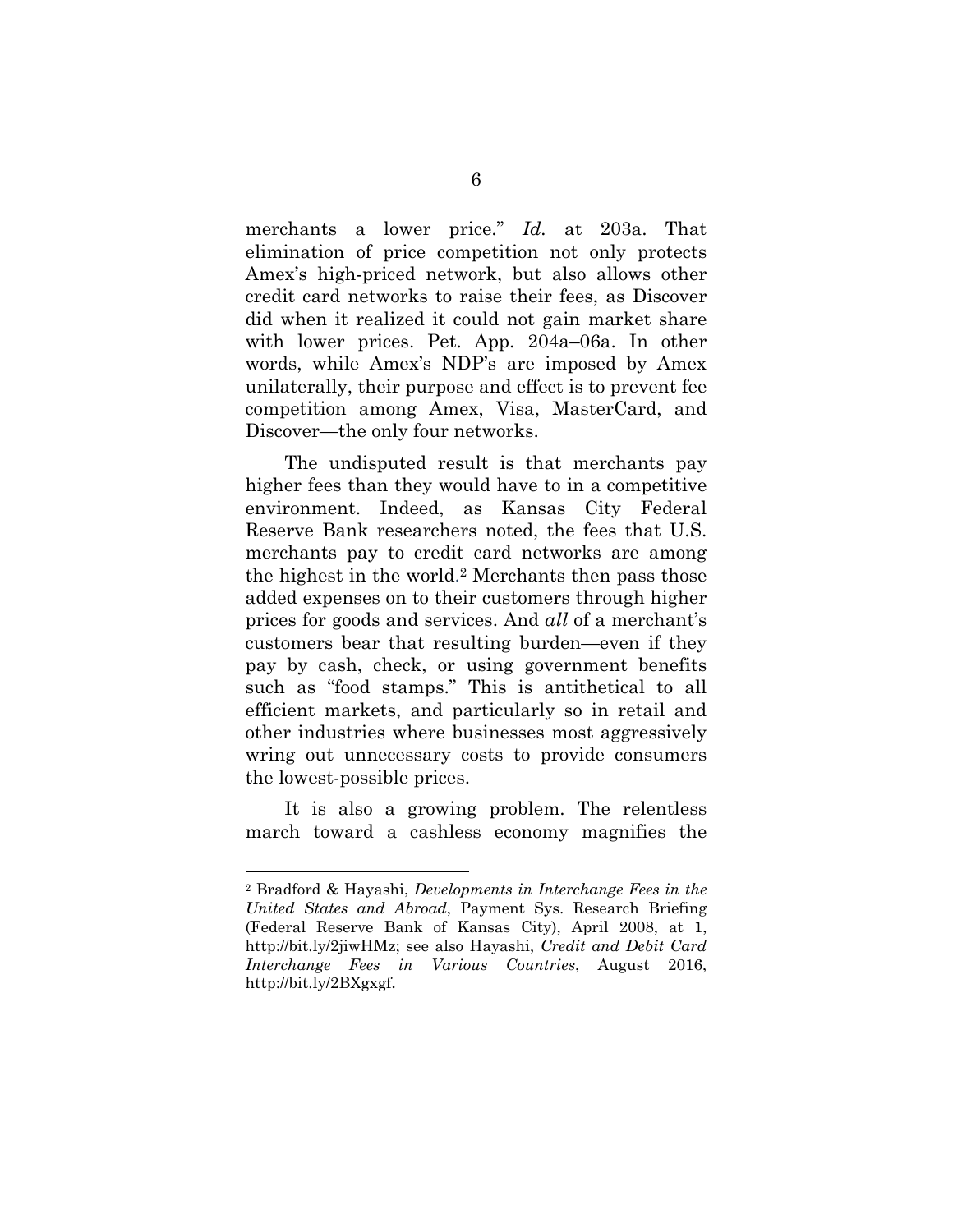significance of non-cash transactions—and the economic drag from their inefficient and anticompetitive fees. A decreasing number of consumers pay for so little as a cup of coffee by cash or check and fewer still shop online that way.

Amex nevertheless defends its restraint of interbrand competition among credit card networks as perfectly acceptable under the antitrust laws. It relies on the claimed two-sidedness of the credit card business, in which credit card networks compete for both merchants and cardholders. The merchant and cardholder sides of its business must be thought of as one market, Amex contends. Accordingly, it says, the district court's unchallenged factual findings that Amex has eliminated price competition among credit card networks and caused merchants to pay "dramatically" higher prices prove nothing—not even a *prima facie* case requiring rebuttal. Pet. App. 71a.

The special "two-sidedness" rule that Amex seeks turns antitrust doctrine on its head. Markets, for antitrust purposes, are about substitutes; they comprise things that customers would substitute in response to a price increase. The record in this case amply demonstrates—and the district court correctly found—that merchants can substitute only among the major credit card networks in response to a price increase by any one of them (or all of them). That, accordingly, is the relevant market, and the effect of Amex's elimination of price competition in that market, the district court found, is rising prices without meaningful opportunities for exit. See Pet. App. 150a.

Moreover, it is well-established that courts must evaluate trade restraints' competitive effects on the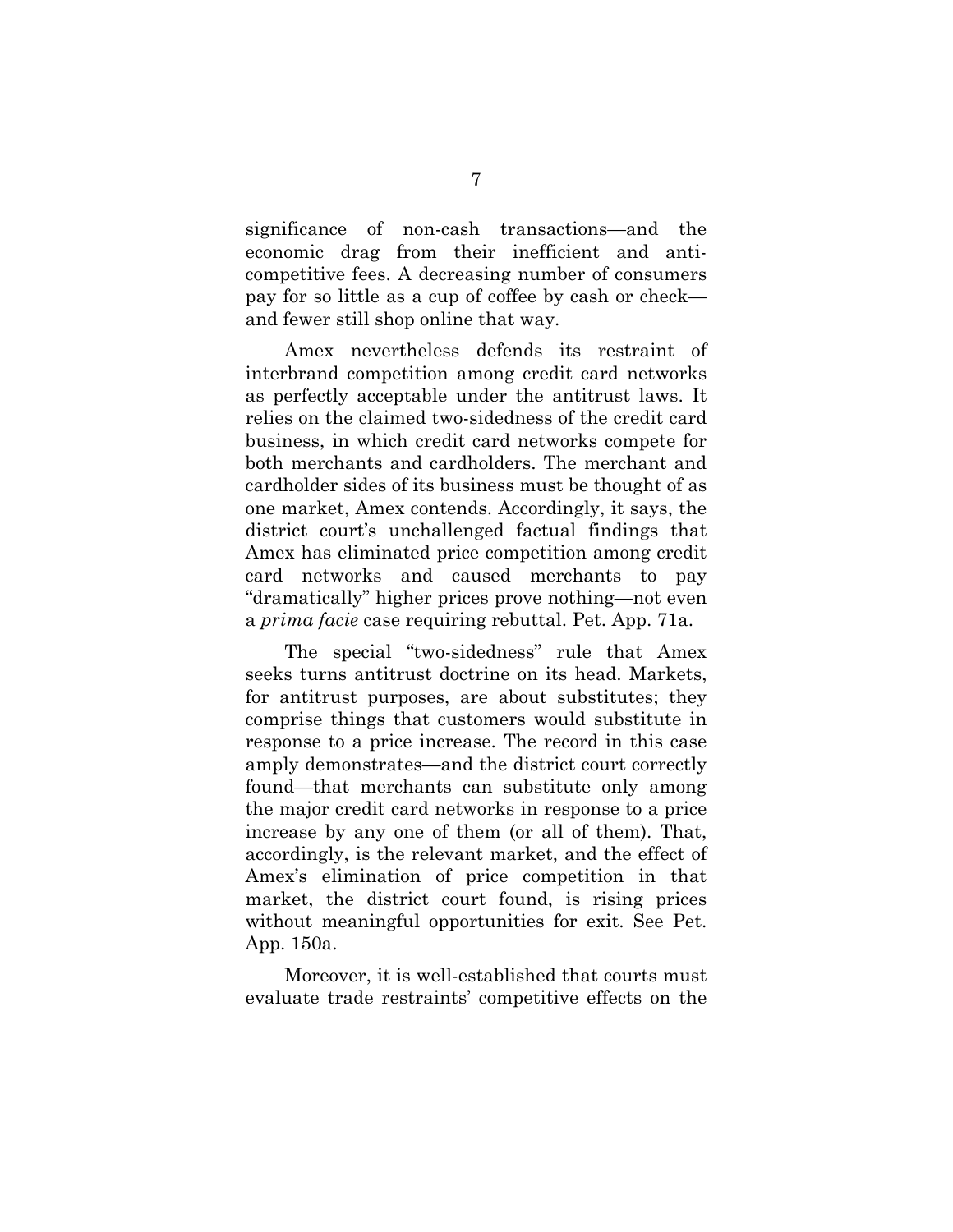goods or services that sellers offer to buyers. Courts properly focus on whether a restraint enhances the competitive process. Claims that third parties to that exchange may benefit from anticompetitive restraints on it are routinely rejected, as are arguments that withholding information from consumers can be justified as pro-competitive. This Court has emphasized that the "Sherman Act reflects a legislative judgment that, ultimately, competition will produce not only lower prices but also better goods and services." *Nat'l Soc'y of Prof'l Eng'rs* v. *United States*, 435 U.S. 679, 695 (1978). Nothing about the nature of Amex's business "platform" requires upending that sound application of settled antitrust doctrine.

#### \* \* \* \* \*

This brief details merchants' uniquely relevant perspective on why that must be so in the credit card industry just as it is in every other industry. As explained below, the record here is full of compelling evidence—much of it developed through testimony from merchants about their actual experiences—of Amex's market power and its use of that power to dictate the price and terms on which merchants must accept Amex cards. That evidence cannot be reconciled with the court of appeals' conclusion that Amex's actions may, by the magic of calling its business a two-sided platform, be procompetitive. Or that merchants are not subject to the market power they actually experience every time they deal with Amex. To the contrary, the record shows that even the largest merchants stand no realistic chance in the face of Amex's market power, and that there is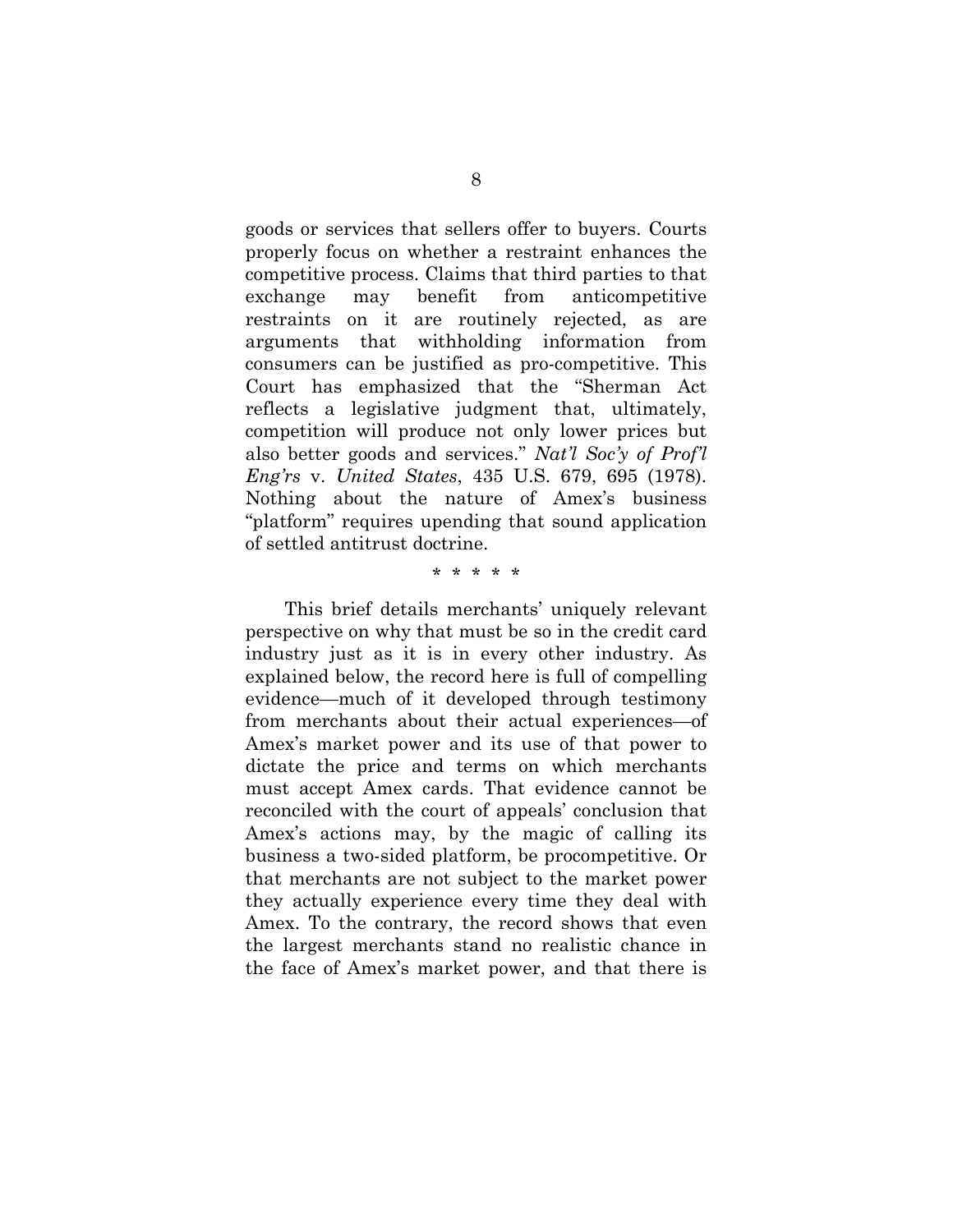no countervailing procompetitive byproduct to the way Amex exploits this coercive dynamic.

This brief also details how Amex's terms generate supra-competitive merchant fees that are in turn passed on to *all* customers. It explains how that harms even Amex cardholders, who are prevented from having the opportunity to make informed decisions about whether to accept discounts or other alternative "rewards" from merchants for their purchases. Tellingly, Amex wins big, as do the other major card networks (which also enjoy supracompetitive fees thanks to Amex).

Finally, this brief explains how the court of appeals' special rule for credit card network platforms ignores the market realities that merchants face, and demonstrates that traditional antitrust principles are more than up to the task of defining the relevant market and shifting the burden to Amex to demonstrate any procompetitive effects their conduct has elsewhere. Not only is there no reason to ramble through the wilds of economic theory to address a restraint of trade that increases prices, but doing so (as the court of appeals did) risks vesting already powerful companies like Amex (and those that will follow as our economy becomes increasingly electronic) with the power to throttle competition where it is most needed.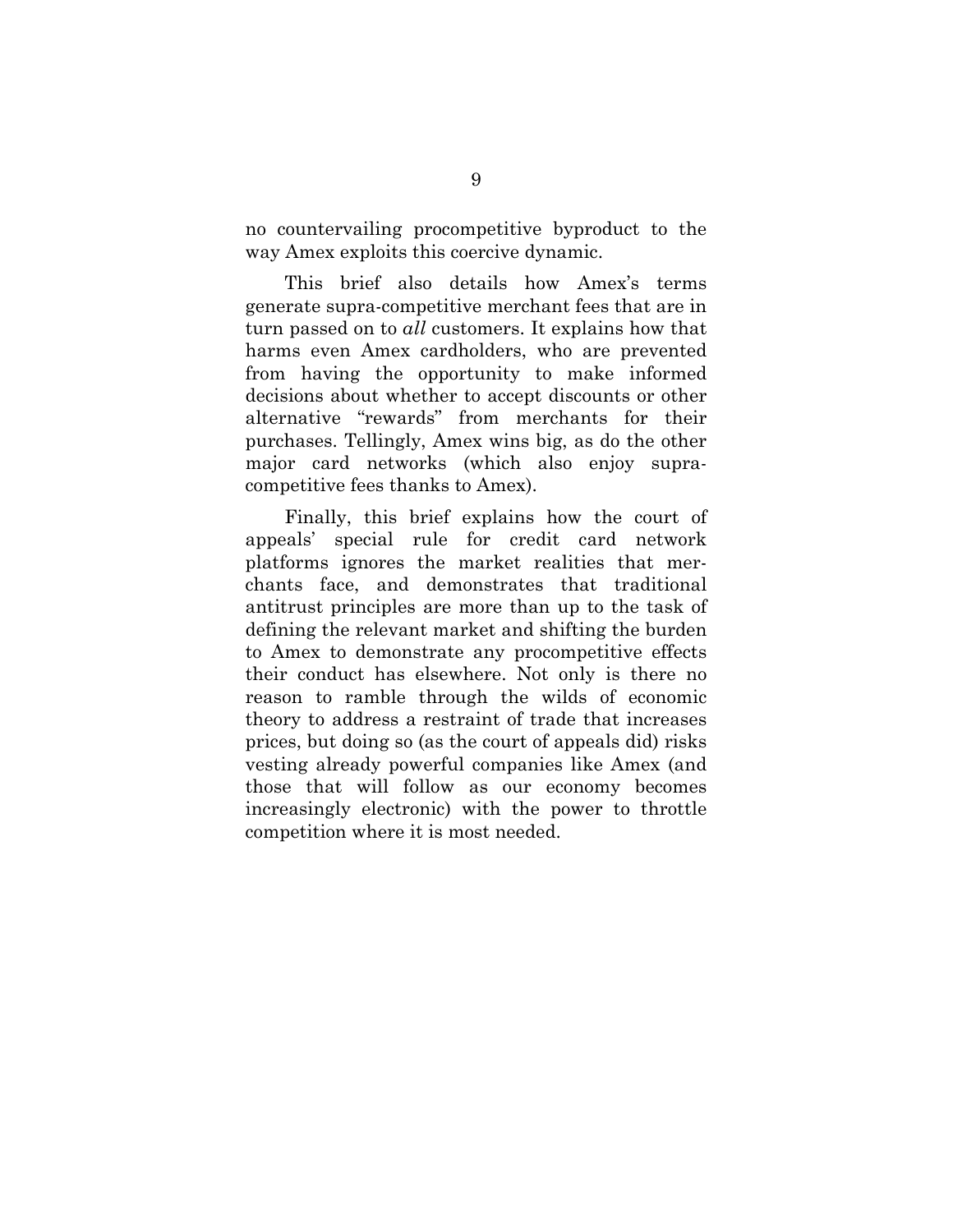#### **ARGUMENT**

### **I. Amex Has Market Power Over Merchants, And Wields That Power To Stifle Competition And Harm Consumers**

Some of the largest merchants in the country (including certain merchant *amici*) repeatedly testified at trial to their real-world experience as market participants, and the district court found that testimony to be credible evidence of market power and price distortion. Those factual findings were not challenged on appeal, nor did the court of appeals find them to be clearly erroneous.

Instead, the court of appeals dispatched the evidence presented and the district court's factual findings as misplaced observations about just one facet of a larger platform. It contended, moreover, that the district court "ignore[d]" that *some* merchants *do not* accept Amex, see Pet. App. 46a, and minimized "cardholder insistence" on using Amex cards as being little more than a fancy name for "cardholder satisfaction," *id.* at 48a.

The court of appeals was wrong. Below, we highlight merchant testimony and other record evidence demonstrating (1) Amex's very real market power to dictate fees and other terms to even the largest merchants in the country, which have no practical choice but to accept Amex cards, and (2) the anticompetitive effects its exercise of that power has on all merchants and their customers. These real world facts illustrate the actual harm that Amex's conduct imposes on merchants and, by extension, consumers.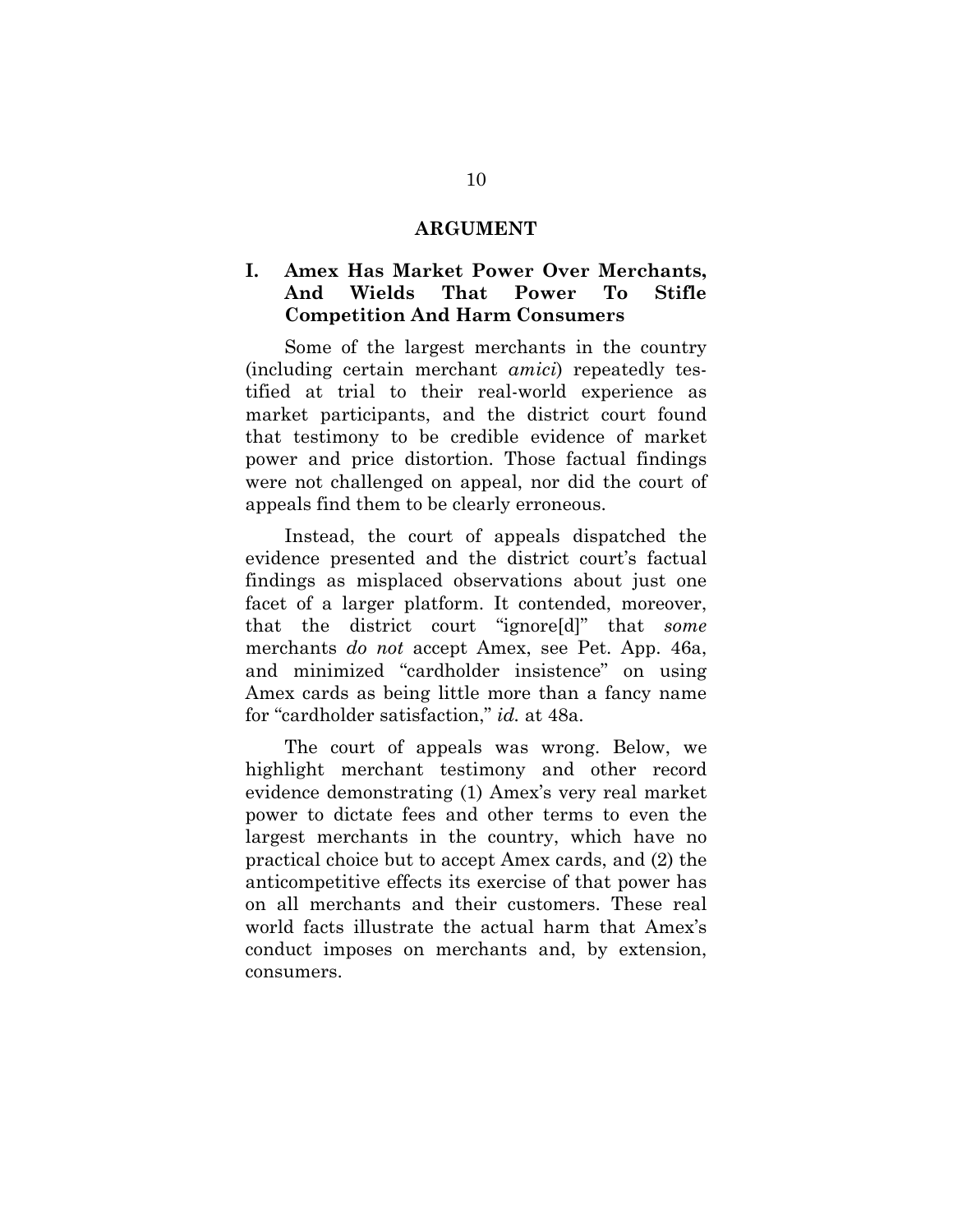### **A. Even The Largest U.S. Merchants Have No Choice But To Accept Amex On The Terms That Amex Dictates**

Virtually every major, multi-location retailer in America accepts Amex, even though Amex charges them higher fees than Amex's competitors. The court of appeals tried to minimize that fact by pointing out that one-third of merchants who accept credit card payment do not accept Amex. Pet. App. 46a. That is true, but misses the point. By the end of 2016, Amex cards were accepted in locations accounting for *90 percent* of credit card spending in the United States. American Express Company, Form 10-K for year ending Dec. 31, 2016, at 3 (Feb. 17, 2017). The Amex holdouts are "very, very small," in the words of Amex's senior vice president for merchant relations. Pet. App. 224a n.48. Most of them "are 'probably half the size' of 'your local florist.'" *Ibid.*<sup>3</sup>

As a result, customers expect all but a small minority of the smallest merchants to accept any and all cards from the major networks (Visa, MasterCard, and Amex). The district court found that to be true, specifically, for Amex cardholders. Some are required to use Amex cards for business expenses, and others want the airline miles, statement credits, or other benefits that come with card use. Pet. App.

l

<sup>3</sup> Even among this group of small merchants, Amex acceptance may be increasing. The district court found that much of Amex's coverage gap results from its historical choice not to *pursue* small merchants for its network. Pet. App. 186a–87a. But Amex recently has begun to seek out this additional merchant base. *Id.* at 187a–88a; see also *id.* at 89a (discussing Amex's "Small Business Saturday" and other initiatives "to promote spending at small businesses")*.*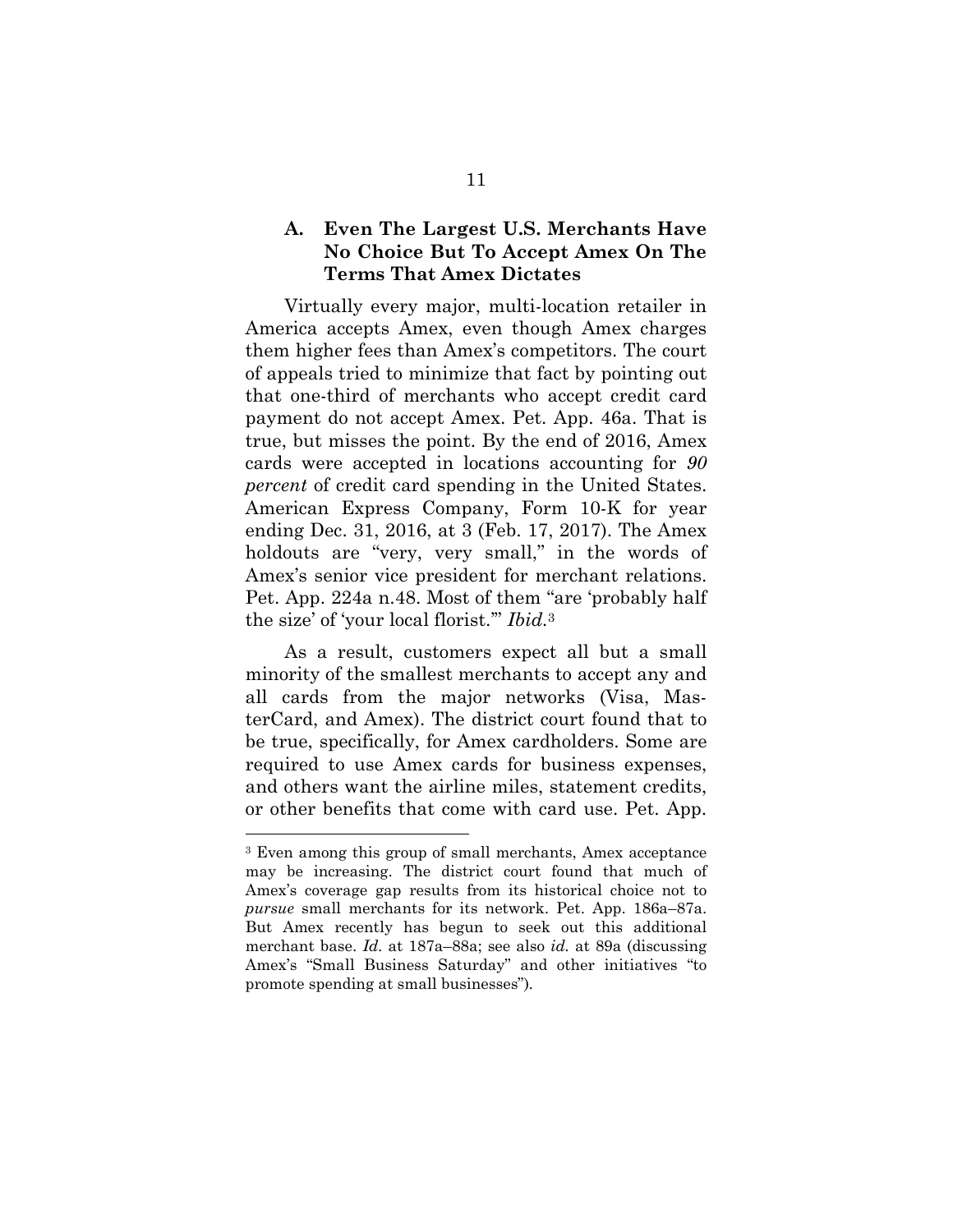157a–58a. The resulting cardholder insistence has long safeguarded Amex's position in the industry. Such cardholder insistence is becoming all the more a factor as commerce increasingly moves online. These days, a customer who encounters a merchant that does not accept Amex can choose to purchase the same goods from one that will, all without leaving the couch.

Not surprisingly, then, medium and large merchants have just about universally concluded that refusing to accept Amex is not a commercially viable option. In other antitrust cases, unsuccessful customer attempts to exit in response to exercises of market power must be hypothesized or assumed, but in this case there is concrete record evidence that Amex is able "to force [merchants] to do something that [they] would not do in a competitive market." *Eastman Kodak Co.* v. *Image Tech. Servs., Inc.*, 504 U.S. 451, 464 (1992).

An overcharged merchant can dream, of course, but most quickly awaken to this market reality. At trial, witnesses from Ikea, Best Buy, Enterprise, and Sprint all testified that their respective companies conducted analyses, surveys, and "war game[s]" regarding the feasibility of declining Amex. Pet. App. 159a n.27. Each concluded that "the foregone profits associated with losing Amex-insistent customers" customers who will shop elsewhere if they are unable to use Amex—"rendered dropping Amex commercially impractical." *Id.* at 159a.

Hilton Hotels, for example, predicted that if it dropped Amex it would lose *two-thirds* of its Amex charge volume. Pet. App. 158a–59a n.26. Witnesses from Sears, Crate & Barrel, and The Home Depot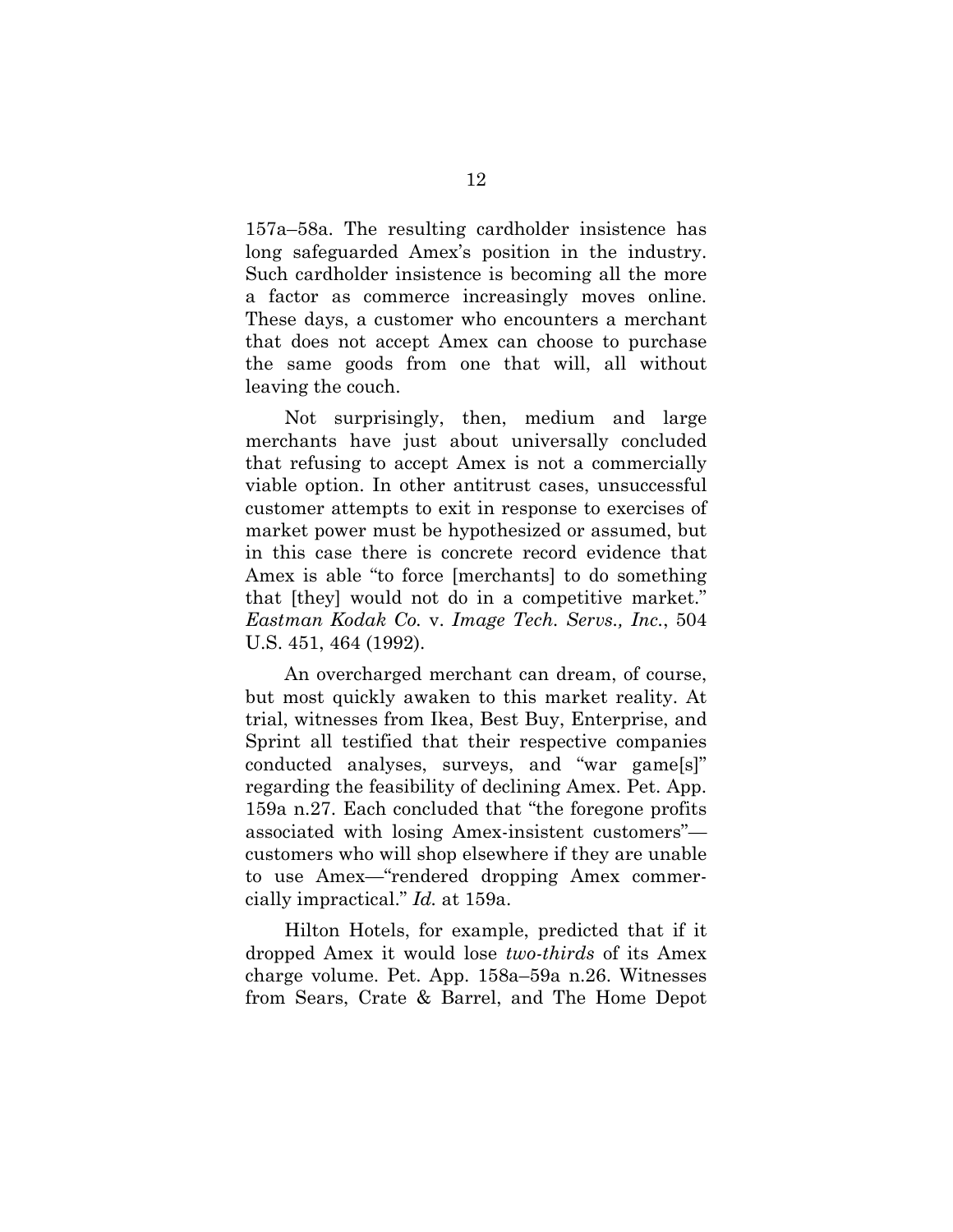testified that their companies determined they did not need a detailed study to know that refusing to accept Amex was nonsensical. *Ibid*. As one merchant testified, dropping Amex would be "crazy." *Ibid.*

Two major merchants put that wisdom to the test. As briefly explained below, their experience confirmed what their counterparts predicted: Amex acceptance is effectively mandatory for all but a small percentage of the smallest merchants. Before long, the "rogue" merchants were back in the Amex fold—and on Amex's terms.

Walgreens stopped accepting Amex cards in 2004 after Amex raised its merchant fee by ten basis points (notwithstanding that the fee was already forty basis points higher than Visa's or MasterCard's). Pet. App. 163a. At the time, Walgreens was the ninth largest retailer in the United States. But that size could not carry the day against Amex. In the end, Walgreens "was forced to retreat" from its decision "in the face of public outcry from its customers." *Ibid*. Walgreens ended up "capitulat[ing]" to Amex and accepting "pricing terms that were substantially similar to those [it] had previously deemed unacceptable." *Ibid.* 

Murphy Oil likewise stopped accepting Amex in 2008, at which point it operated roughly a thousand gas stations and convenience stores in Walmart parking lots across the country. Murphy Oil ended up losing *twice* the number of customers that even Amex had predicted it would. Pet. App. 162a*.* That substantial wave of customer attrition forced Murphy Oil to resume accepting Amex—yet again, on Amex's terms. *Id.* at 163a*.* The head of Amex's pricing unit wrote to colleagues that Amex "should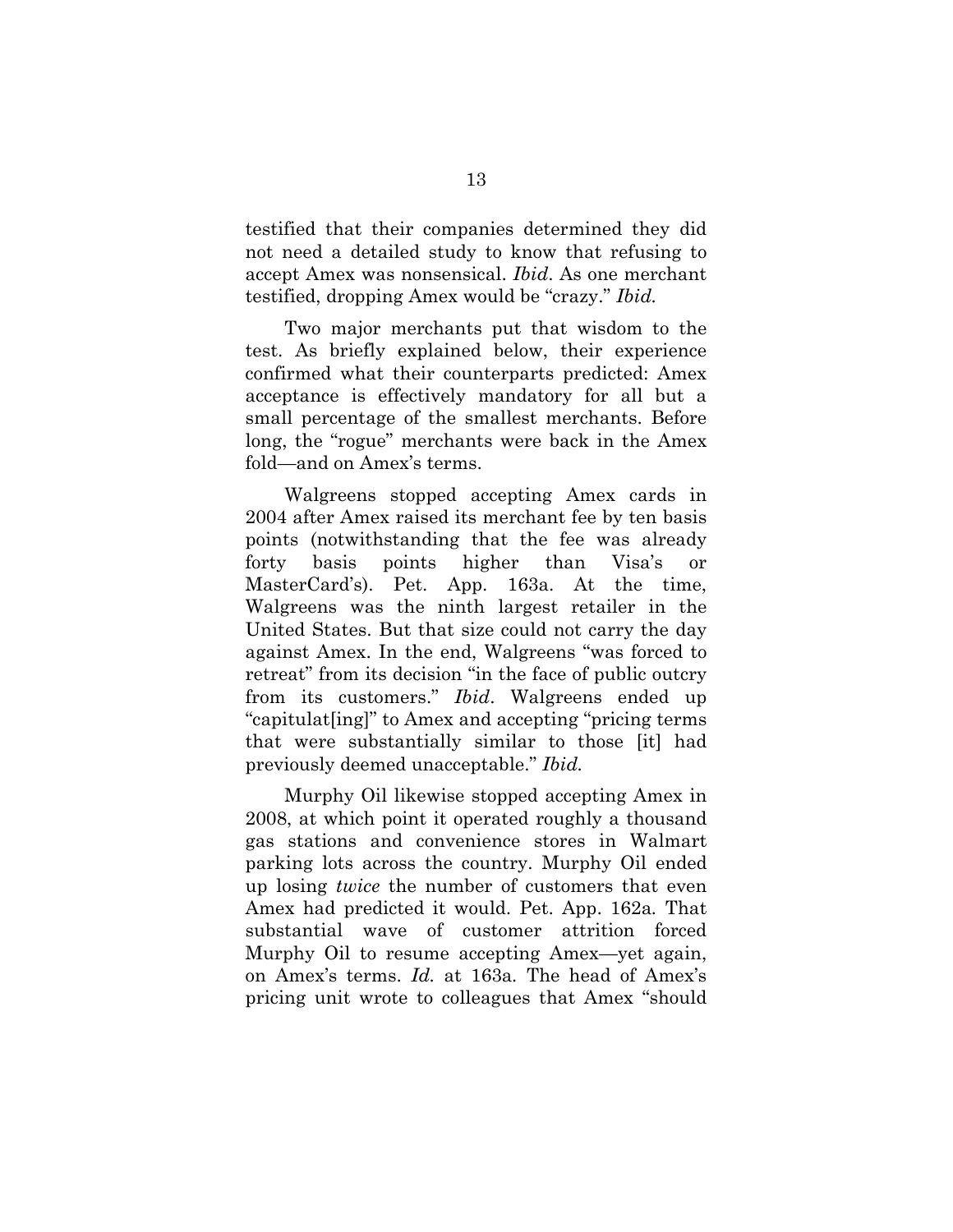be able to make use" of the Murphy Oil example during "merchant negotiations." *Ibid.* 

The lack of realistic exit ramps for merchants, the district court concluded, has put Amex in the driver's seat. The district court found, after extensive analysis (see, *e.g.*, Pet. App. 166a–72a), that "American Express's ability to impose significant price increases during its Value Recapture initiatives between 2005 and 2010 without any meaningful merchant attrition is *compelling evidence* of Defendants' power in the network service market." *Id.* at 150a (emphasis added). The NDPs ensured that competition from other credit cards did not constrain Amex's ability to raise prices.

At trial, however, Amex tried to insist that it can't be *that* powerful given that *some* merchants got out from under its standard NDPs. But its own evidence proved the opposite. It could find only 139 merchants—*out of the over 3 million in its network*—who had received even marginal variations on the NDPs in negotiations with Amex. Pet. App. 97a. And, as the district court found, those variations did not open a pathway to meaningful competition among card networks: "[T]he [nonstandard] rules still restrict[ed] nearly all forms of point-of-sale steering, including merchants' ability to express a preference for a particular card brand." *Ibid*.

Such widespread merchant acquiescence in Amex's standard anti-steering rules is not for want of pushback. "[M]any \* \* \* larger merchants have requested that Amex remove its NDPs from their agreements entirely." Pet. App. 97a. Representatives from merchants as ubiquitous as The Home Depot,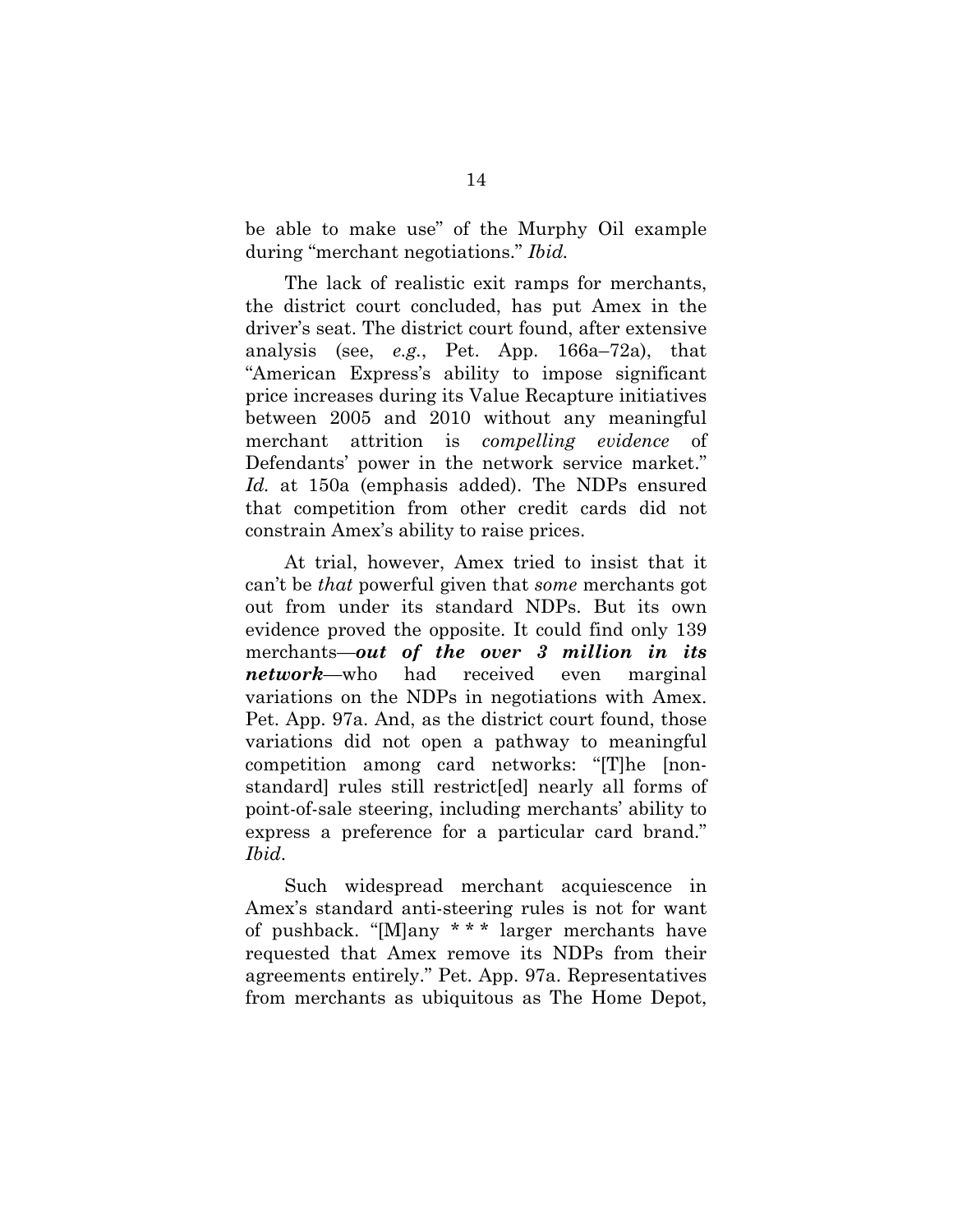Hilton, and Sprint established at trial that they took their best shot at getting anti-steering rules removed from their respective Amex agreements. See *id.* at 97a–98a. None succeeded. See *ibid.* Amex's ability to impose these restraints on unwilling merchant after unwilling merchant is a testament to what the district court correctly recognized as Amex's "significant power" over merchants large and small. *Id.* at 159a.4

### **B. The Anti-Steering Rules Amex Imposes On Merchants Have Actual and Substantial Anticompetitive Effects**

The rule of reason prohibits restraints of trade that have unjustified anticompetitive effects. *Chi. Bd. of Trade* v. *United States,* 246 U.S. 231, 238 (1918); Pet. App. 108a–09a. To establish a *prima facie* case, a plaintiff may prove such effects directly. *Ibid.* When the anticompetitive effects are obvious,

l

<sup>4</sup> Amex's NDPs sustain the market power that allows Amex to impose them in the first place. Amex cardholders—shielded by the NDPs from truthful information about the cost to merchants of Amex card use—make the economically rational choice to insist on using Amex. The cardholder gets rewards and benefits from Amex for doing so, while paying the same retail price as everyone else. Amex's vicious cycle of marketpower maintenance—on the backs of merchants and their customers—has been extraordinarily successful. The court of appeals incorrectly concluded, however, that Amex's investment in its rent-seeking activity—through the cardholder rewards that drive the customer insistence that gives it market power somehow *disproves* that Amex has that market power. See Pet. App. 46a. Not so. Rather, this is the textbook behavior of a rentseeking firm engaging in (and trying to safeguard) anticompetitive conduct. See, *e.g.*, Baumol & Blinder, *Economics: Principles and Policy* 381 (13th ed. 2015).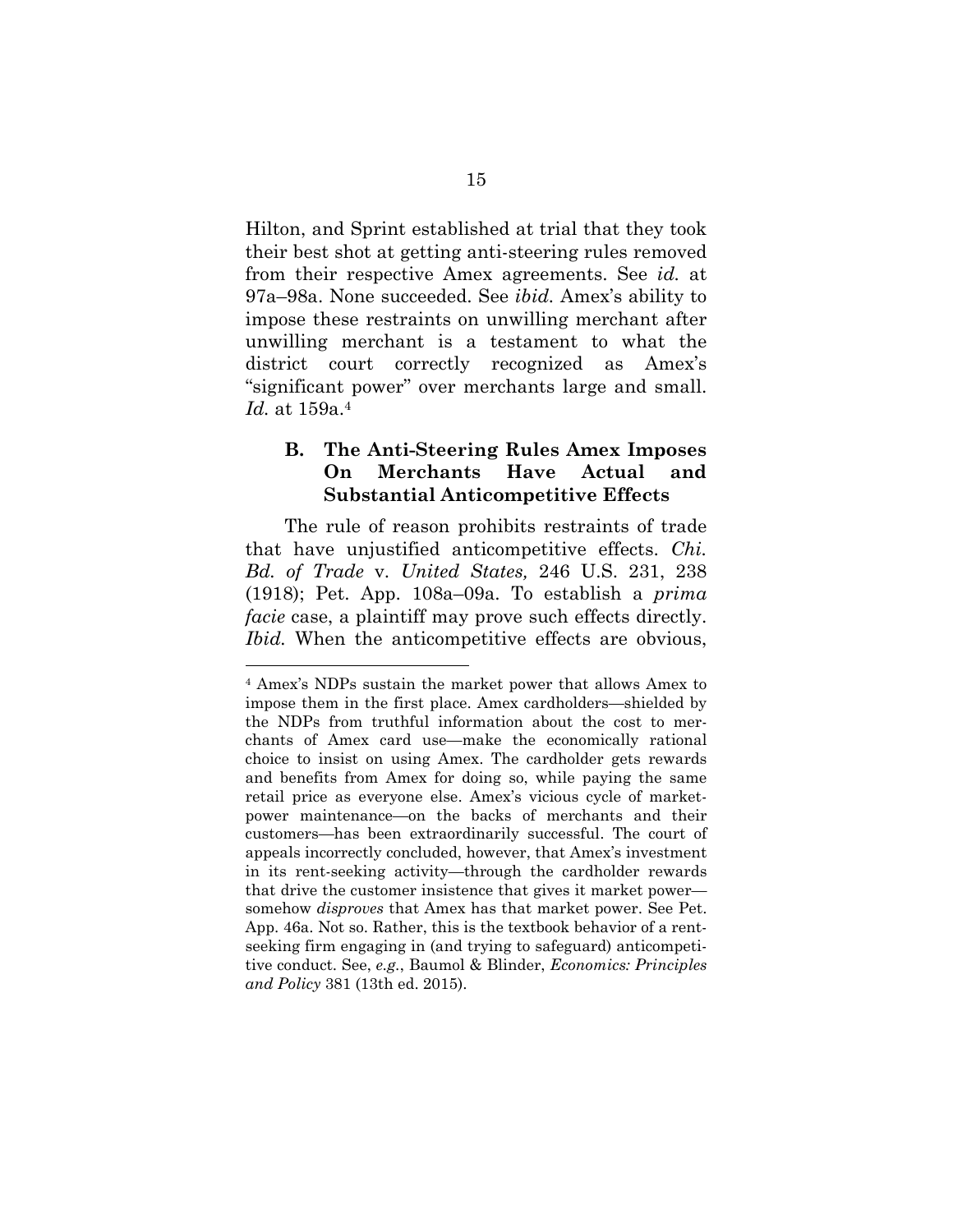or there is a "naked restraint" on price or output, the Rule of Reason can "be applied in the twinkling of an eye." *NCAA* v. *Bd. of Regents*, 468 U.S. 85, 109–10 & n.39 (1984). Alternatively, if the plaintiff shows that a defendant has market power, it is enough to show that the restraint has potential anticompetitive effects. Pet. App. 108a–09a*.* Amex's NDPs were shown to be anticompetitive under both methods.

1. Plaintiffs demonstrated the anticompetitive effects of Amex's NDPs directly. Not surprisingly, the record showed (and the district court found) that everyone—except Amex and the other major payment card networks—loses from the market failure caused by Amex's NDPs.

a. The district court found ample direct evidence of anticompetitive effects, and those findings are not challenged. Merchants are "[d]eprived of any meaningful ability to regulate their own consumption of network services in response to differences in network pricing." Pet. App. 196a. The result—indeed, Amex's *intended* result—is that merchants pay "dramatically" higher prices to all four card networks for services than they would but for the rules. *Id.* at 71a. Indeed, U.S. merchants pay among the highest fees to credit card networks in the world. See *supra* p. 6 & n.2.

The NDPs prohibit merchants that accept Amex from engaging in practices that would encourage competition among credit card networks over the price that merchants must pay for their services. Among other things, the anti-steering rules prevent merchants from: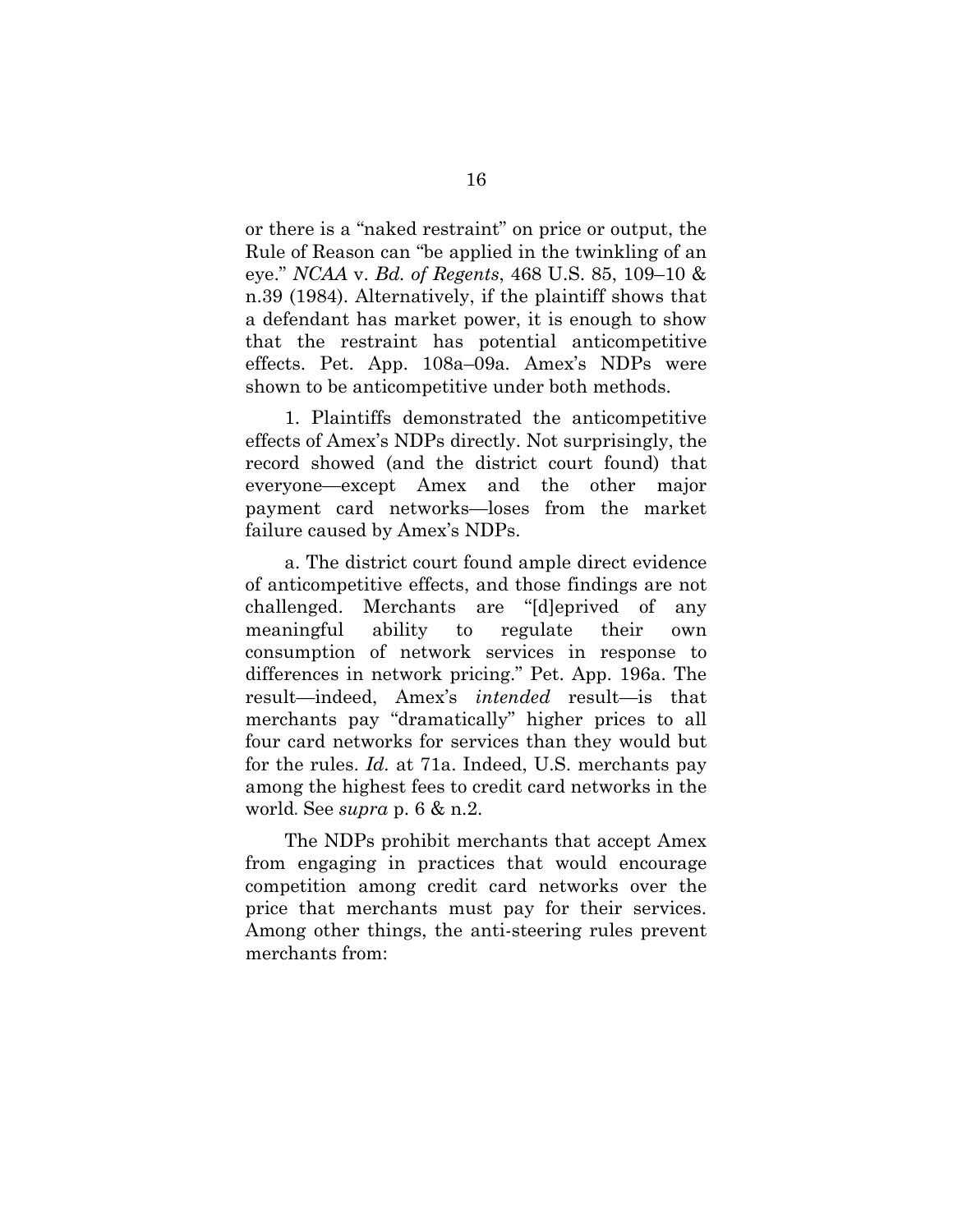giving consumers truthful information about the relative costs of their cards;

• indicating or implying, directly or indirectly, that they prefer any other payment products over Amex;

 giving consumers any inducements, such as loyalty points or discounts, for using a different card;

 imposing any restrictions, conditions, disadvantages, or fees that are not imposed equally on all other payment products (except for electronic funds transfer, cash, or check);

 promoting any other payment product (except the merchant's own private-label card that it issues for use solely at the merchant's establishment) more actively than it promotes Amex.

See Pet. App. 95a–96a.

Those provisions constrain interbrand competition not only *with Amex*, but among *all* the card networks. Pet. App. 100a–01a. That is, a merchant that accepts Amex is barred from communicating a preference even between *non-Amex* credit cards. And that remains true notwithstanding that Visa and MasterCard each ceased enforcing *their own* prohibitions against discounting as a result of this litigation.

In the absence of Amex's NDPs, credit card networks would have an incentive to compete on price. Indeed, the district court found that the NDPs' genesis lay in putting an end to such competition. Starting in the late 1980s, for example, Visa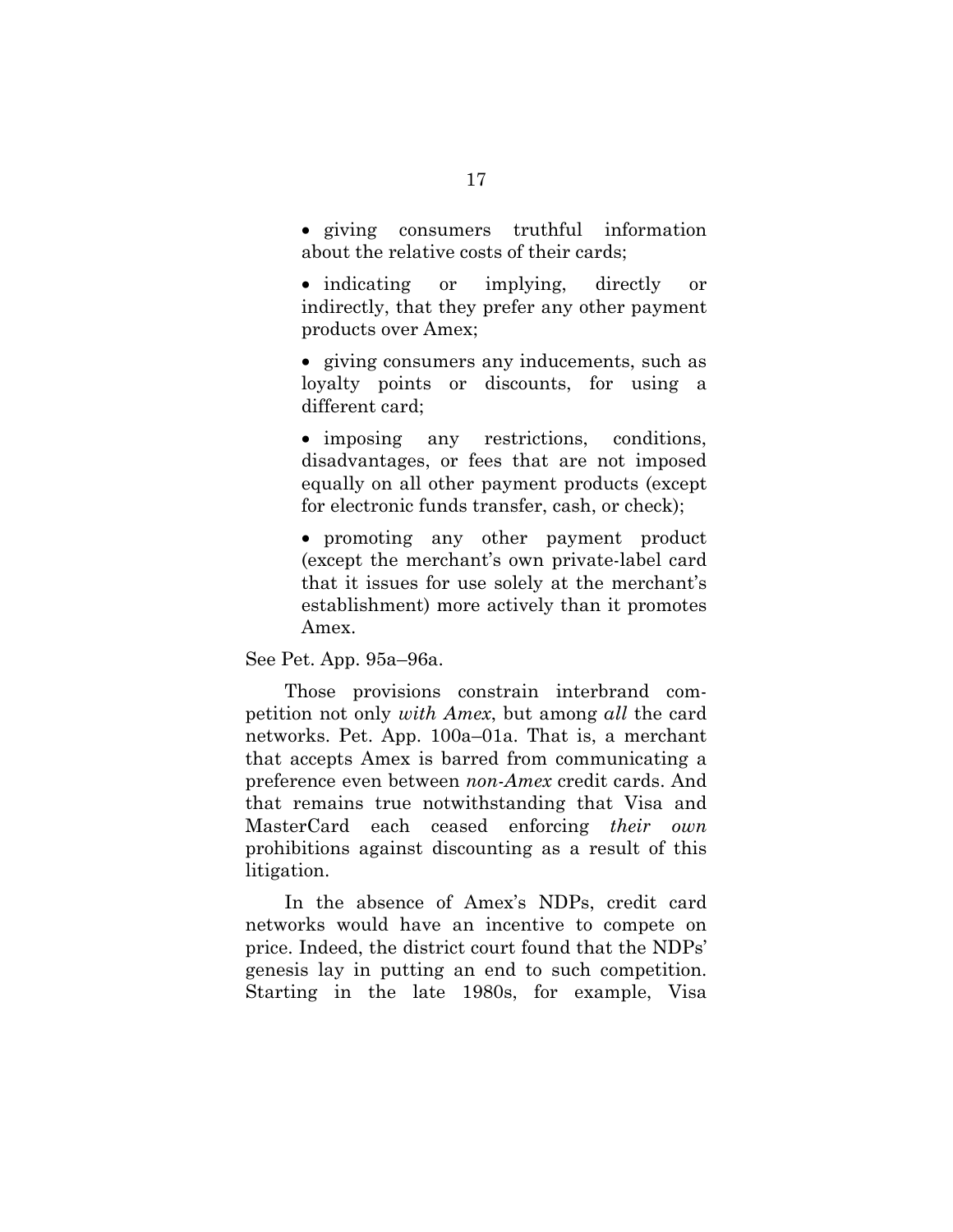launched a "We Prefer Visa" campaign to encourage competition and consumer preference for its cards. Pet. App. 92a. During the late 1990s, moreover, Discover spotted an opportunity to gain market share from competing card networks amidst "merchant dissatisfaction" over those networks' fee increases. Pet. App. 204a. Discover intended to "partner with merchants in helping them control payment costs and proposed that they steer customers to the lower-cost Discover cards." *Ibid.*  "Discover representatives \* \* \* met with a number of larger merchants to offer discounts from the network's already lower prices if they would steer customers to Discover." *Ibid.*

But Amex would have none of it. It "tightened" its NDPs to nip such competition in the bud. Visa could no longer sustain a campaign built on merchant preference for its cards. And Discover's efforts at price competition "failed to produce any significant movement in [market] share due to the anti-steering rules" that Amex and the other dominant networks (Visa and MasterCard) maintained at the time. Pet. App. 205a (internal quotation marks omitted). Discover was forced to abandon its low-cost strategy and, predictably, then raised its merchant fees. *Id.* at 206a. Discover's CEO testified at trial that, as a result of the anti-steering rules, "offering a lower price was not going to give Discover any business benefits." *Ibid*. (alteration marks omitted). Lowering prices in the absence of meaningful competition was just "leaving money on the table." *Ibid*. The district court correctly found that "the failure of Discover's low-price value proposition" to merchants "is emblematic of the harm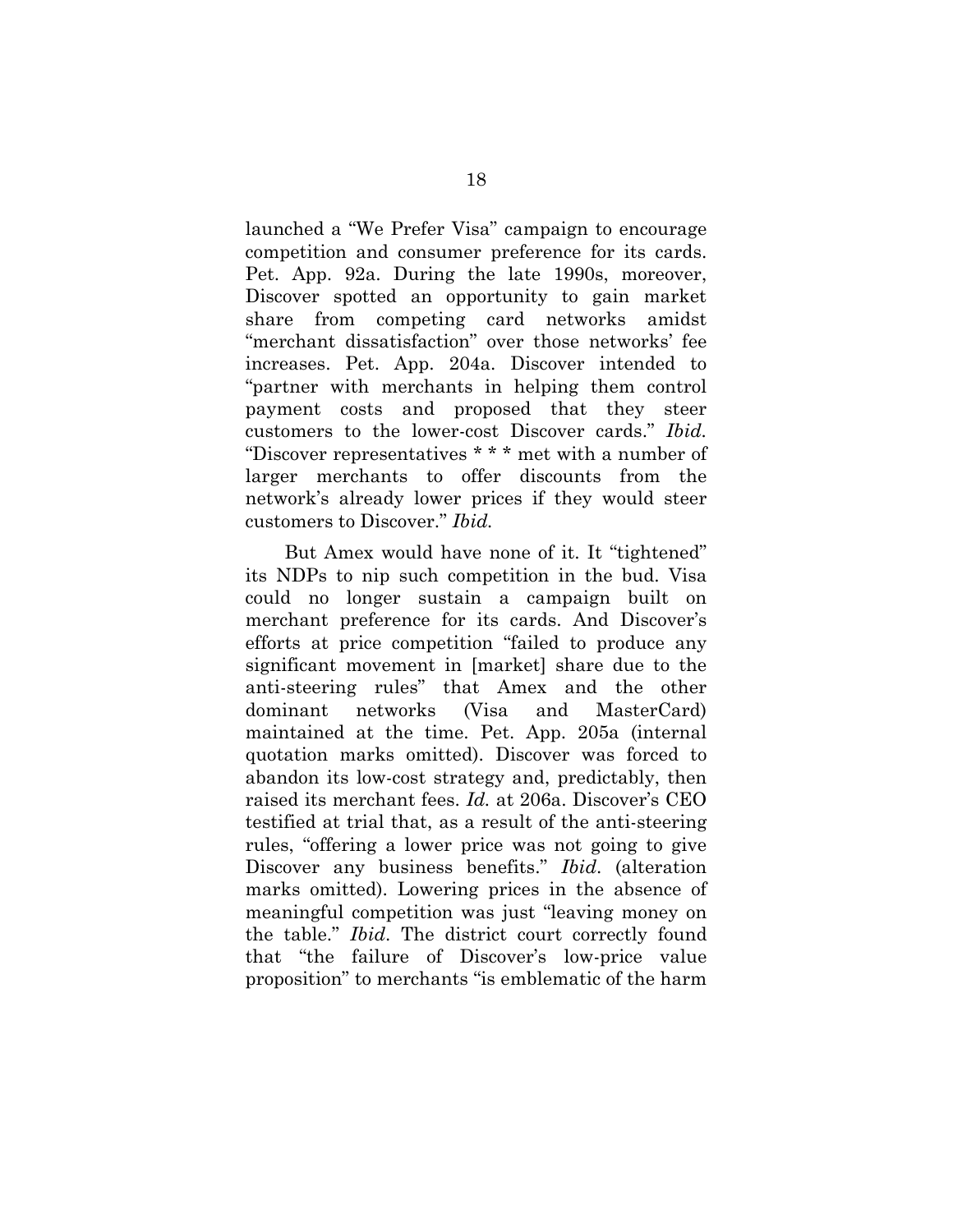done to the competitive process by Amex's rules against merchant steering." *Ibid*.

The district court also found that Amex's NDPs "are responsible for inhibiting the development of several proposed merchant-owned payment solutions." Pet. App. 213a. For example, an effort by forty large retailers to develop a new, lower-cost payment platform ran into hurdles established by the restrictions on merchant steering. *Ibid.* By thus "impeding development of novel payment solutions," the NDPs prevent the "diversification" of the network services industry, which would also "improve the quality of offerings therein." *Id.* at 214a.

b. Consumers who do not use Amex are directly harmed by Amex's supra-competitive fees. The "merchant discount fees" that card networks charge on every credit card transaction are a substantial business expense for almost all merchants. Merchants, like *amici*, testified that they each pay hundreds of millions of dollars each year in credit card fees. In 2013, the four major card networks handled nearly \$2.4 trillion in credit and charge card spending for merchants. Pet. App. 74a. And all indications are that the volume of credit card activity has been increasing ever since. See Nilson Report Issue 1103 (Feb. 2017), http://bit.ly/2zUVF8V. Those fees, like other costs of merchant operations, ultimately are imposed on consumers through higher prices, reduced service, or other measures.

All consumers, no matter their method of payment, end up paying the higher prices that result from anticompetitive credit card fees. The district court found that non-Amex cardholders are thus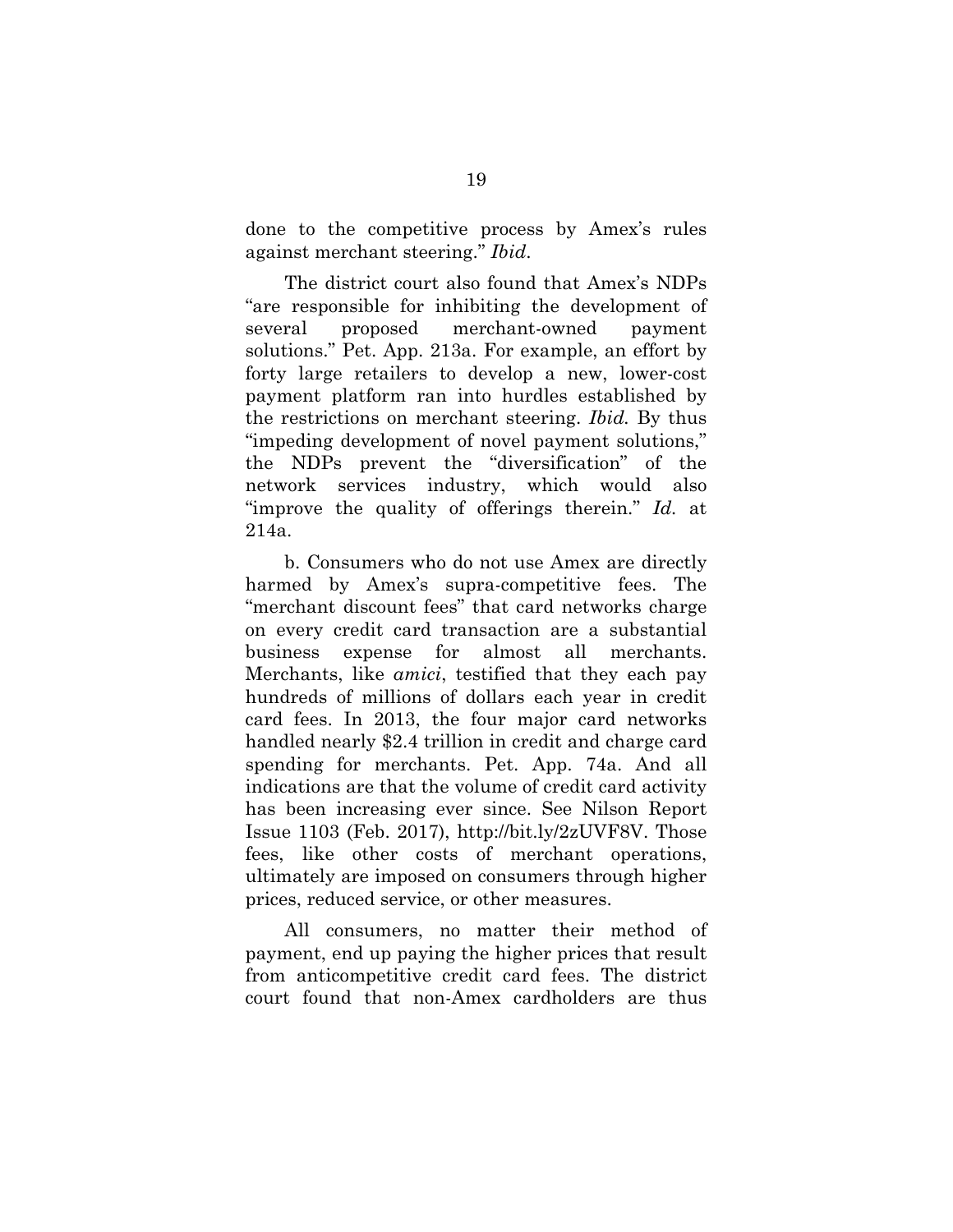forced to "subsidiz[e]  $***$  the cost of the premium rewards conferred by American Express." Pet. App. 212a. That forced subsidy—from all of a merchant's customers to a mere subset of them—is not only economically inefficient, but also "highly regressive." *Ibid*. Amex has a "relatively small, affluent cardholder base." *Ibid*. But *everyone* pays higher retail prices to fund Amex cardholders' benefits.

c. Amex cardholders are harmed as well. The anti-steering rules deprive each Amex cardholder of the "chance to decide whether he or she wants to get the rewards for [a] given purchase from the card issuer or whether he or she would rather get some sort of reward from the merchant." Pet. App. 220a (ellipses omitted). For example, some merchants testified that they would offer incentives, such as rewards points, to customers using less expensive cards. Consumers may very well prefer merchant rewards, but the NDPs deny Amex cardholders that choice (and make their "choice" to get Amex rewards or to get nothing). Such a "restraint that has the effect of reducing the importance of consumer preference in setting price and output is not consistent with th[e] fundamental goal of antitrust law." *NCAA*, 468 U.S. at 107.

d. The big winner in all of this is, of course, Amex (along with the other credit card networks it has freed from the inconvenience of competition). The district court found that, by preventing any steering among card networks, Amex has "blocked an important safety valve that would have moderated its efforts to increase discount rates [*i.e.*, prices]." Pet. App. 208a. The anti-steering rules have thus "aided the network's efforts to profitably raise its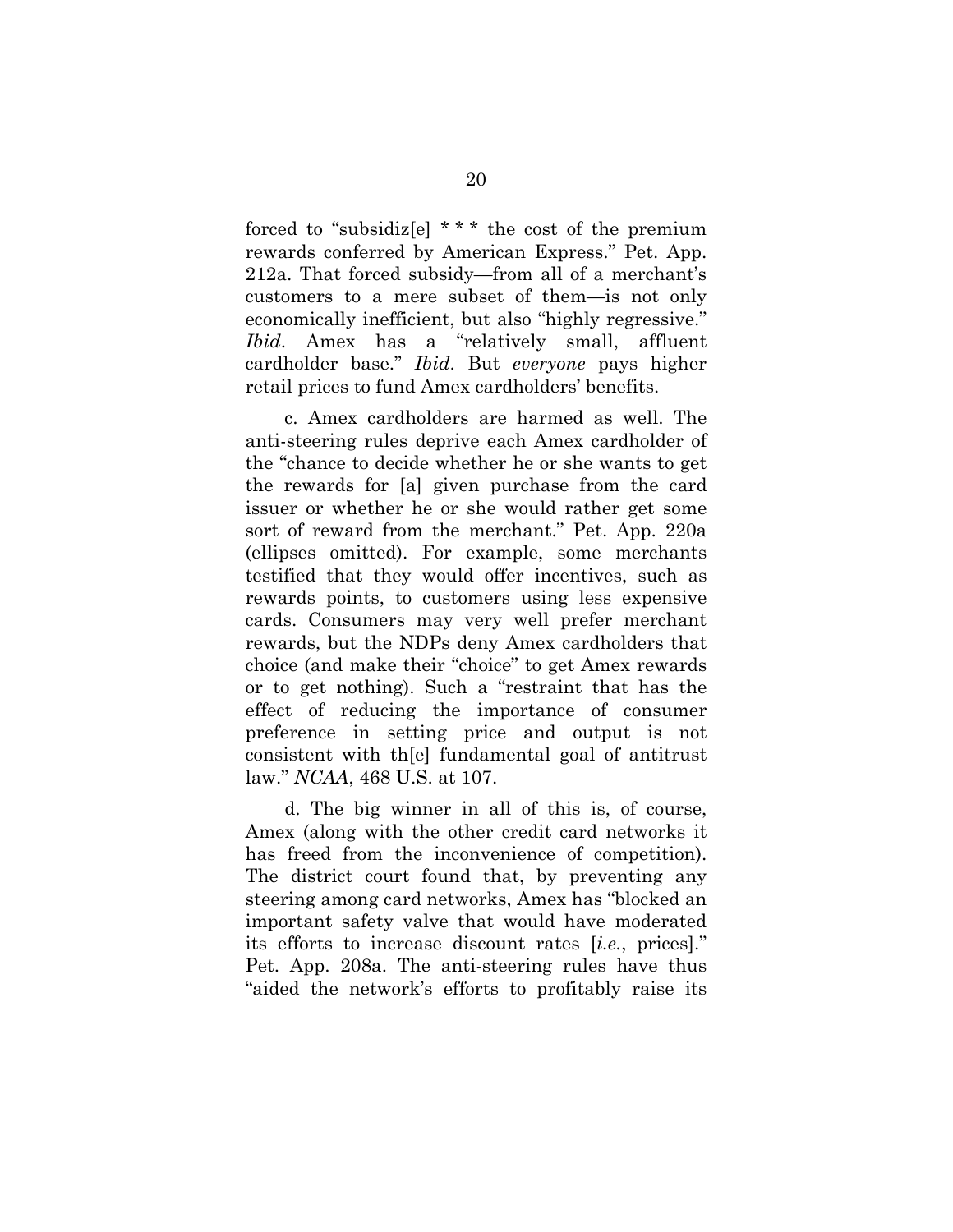discount rates on merchants." *Ibid.* Merchants have been dissatisfied with these fee increases, but (like most victims of anticompetitive conduct) they have had no choice but to accept them. Tellingly, Amex did not lose a *single* large merchant, and only a tiny handful of medium ones, as a result of its dozen or so significant fee increases between 2005 and 2010. *Id.* at 165a–72a.

Amex has complained that its "current business model" would collapse if exposed to "interbrand competition." Pet. App. 235a. The antitrust laws were enacted for "the protection of competition," however, "not competitors" and their preferred business models. *Brown Shoe Co.* v. *United States*, 370 U.S. 294, 320 (1962). In any event, the district court found that Amex would adapt "to suit a market in which it is required to compete" for both merchants and cardholders. Pet. App. 244a. Amex's unwillingness to do so is no defense.

It is no surprise, either. The merchant fee increases that the NDPs have made possible have been extraordinarily high and incredibly profitable. For example, Amex's rate increases just between 2006 and 2010 "resulted in \$1.3 billion in incremental pre-tax income" for Amex. Pet. App. 170a. Those fee hikes, the district court found, were "not paired with offsetting adjustments on the cardholder side of the platform," and, as a result, "are properly viewed as changes to the net price charged across Amex's integrated platform." *Id.* at 166a–67a; see also *id.* at 209a (finding that Amex's price increases resulted in a "higher net price"). The district court approvingly credited the government's economist's observation "that American Express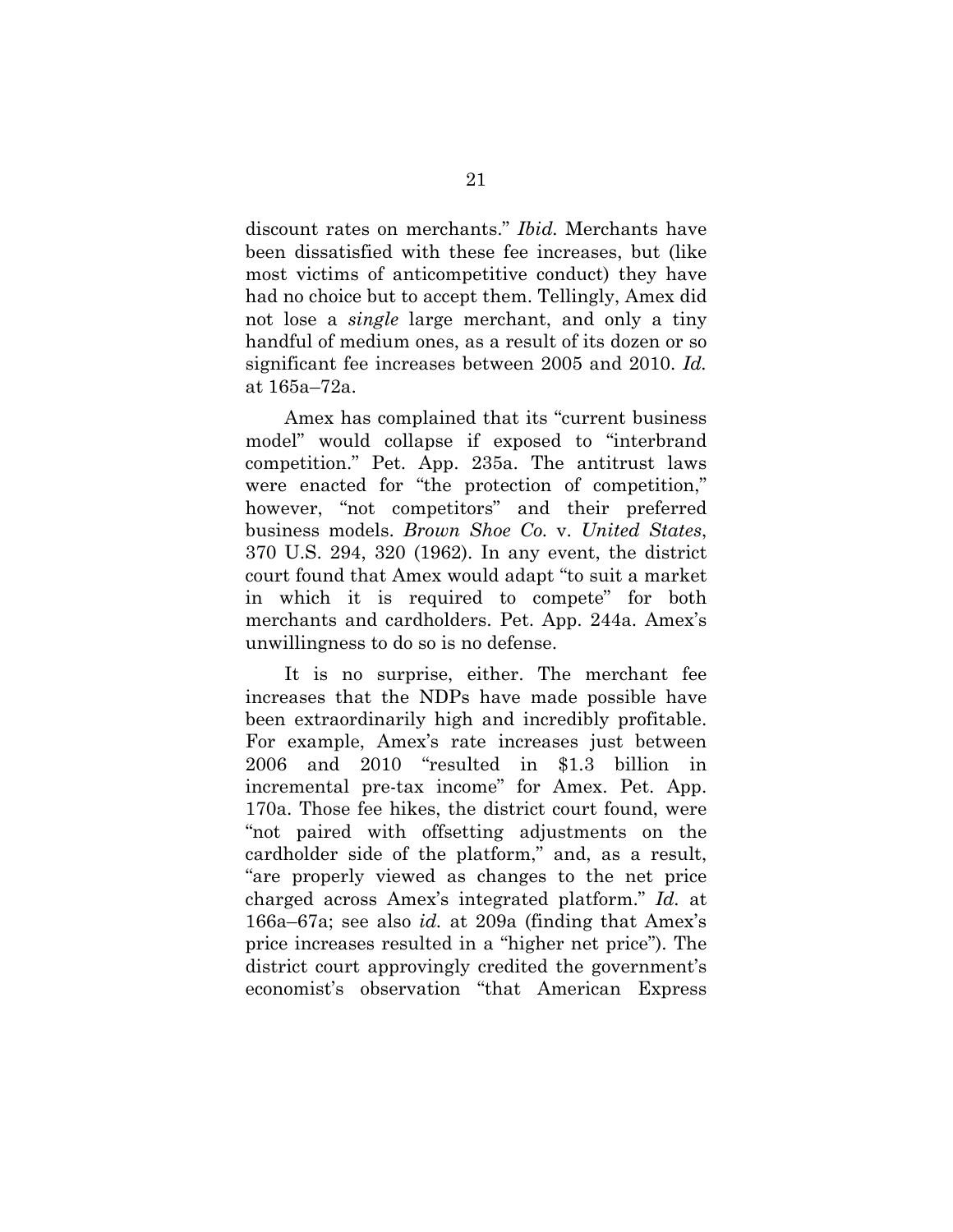spends *less than half* of the discount fees it collects from merchants on cardholder rewards." *Id.* at 209a– 10a (emphasis added). Those findings are not challenged on appeal or clearly erroneous. The Second Circuit likewise acknowledged that the "evidence on the record suggests—and Amex conceded at oral argument—that not all of Amex's gains from increased merchant fees are passed along to cardholders in the form of rewards." *Id.* at 51a. Much of the premium Amex charges merchants, in the candid words of its CFO, gets "drop[ped]" into profit on Amex's "bottom line." *Id.* at 209a.

2. Plaintiffs also established their *prima facie* case by the indirect method. Amex's significant market power means that the price distortion caused by its NDPs is likely to have anticompetitive effects. Price distortions like those enforced by the NDPs cause market failures. When actors do not bear the full costs of an activity, they will engage in that activity more often than is socially desirable. See, *e.g.*, Baumol & Blinder, *Economics: Principles and Policy* 305–06 (13th ed. 2015). Such distortions "impair[] the ability of the market to advance social welfare by ensuring the provision of desired goods and services to consumers at a price approximating the marginal cost of providing them." *FTC* v. *Ind. Fed'n of Dentists*, 476 U.S. 447, 459 (1986). For that reason, "[a]bsent some countervailing procompetitive virtue," restraints that distort prices "cannot be sustained under the Rule of Reason." *Ibid*.; accord *NCAA*, 468 U.S. at 107.

Accordingly, even if (counterfactually) the district court had not found *actual* anticompetitive effects of Amex's conduct, there could hardly be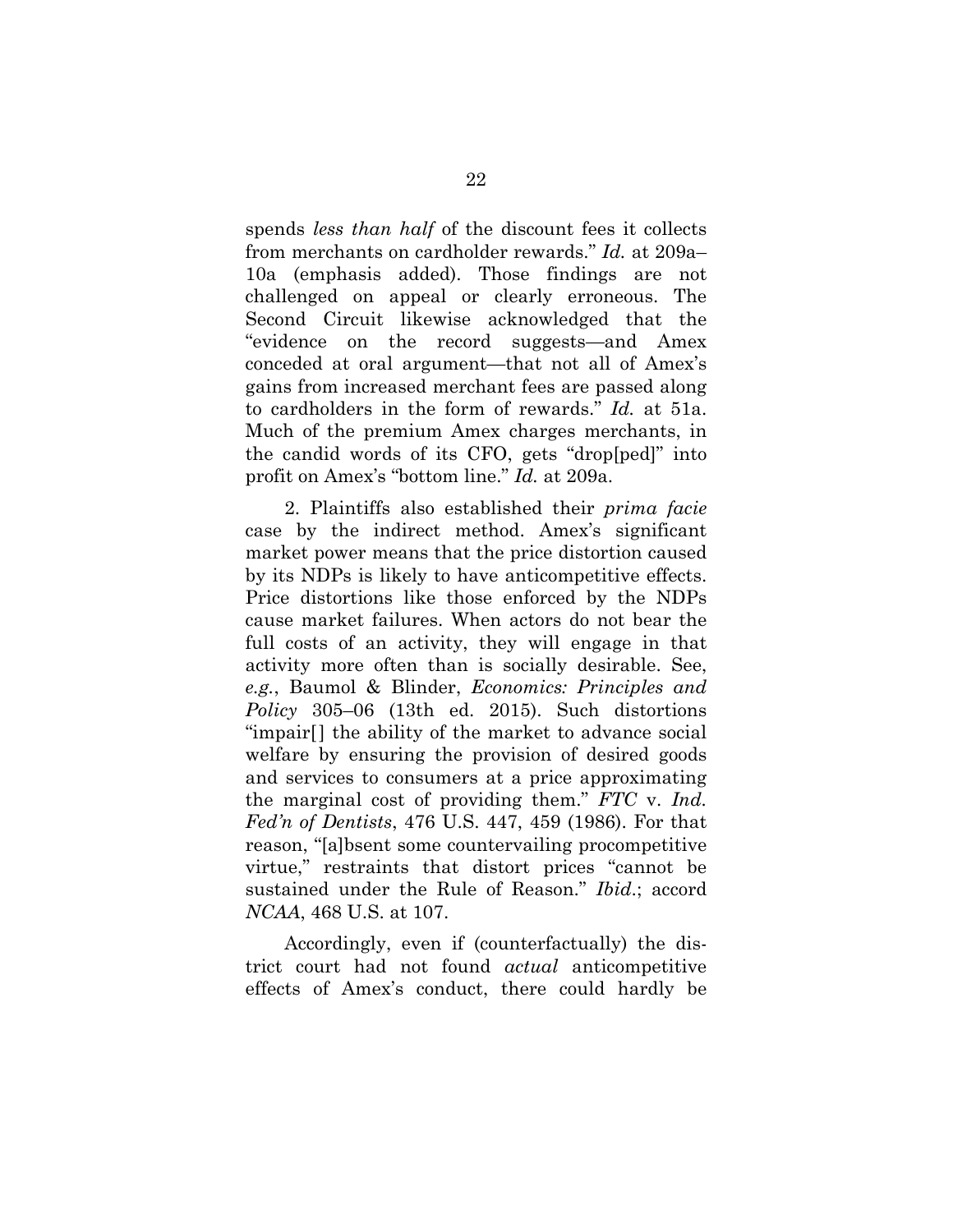clearer evidence of the *potential* for those effects than Amex's elimination of any "incentive for [Amex] or its network competitors to compete with one another by offering merchants a lower price," and suppression of a "critical form of horizontal, interbrand competition." Pet. App. 203a. Price is "the central nervous system of the economy," *United States* v. *Socony-Vacuum Oil Co.*, 310 U.S. 150, 224 n.59 (1940), and neither Amex nor the Second Circuit has cited any case in which a restraint with the purpose and effect of preventing firms from inducing horizontal price competition has passed muster, let alone failed to support a *prima facie* case of violation.

## **II. The Second Circuit's Special Rule For Two-Sided Platforms Condones Anticompetitive Conduct In What Traditional Antitrust Principles Recognize As A Separate Market**

 After a seven-week trial, the district court found that Amex's restraint of trade caused price distortions that prevented competition, "dramatically" raised prices for merchants and consumers, erected barriers to market entry, and stifled innovation. Pet. App. 71a, 203a, 210a–11a, 214a. As a result, the burden was properly on Amex to demonstrate that its conduct nevertheless has offsetting procompetitive effects that made it reasonable. See *Cal. Dental Ass'n* v. *FTC*, 526 U.S. 756, 775 n.12 (1999); *FTC* v. *Actavis, Inc.*, 133 S. Ct. 2223, 2236 (2013). The district court found that Amex failed to make such a showing; in fact, the court found that the evidence demonstrated that the asserted benefits to cardholders did not offset the anticompetitive effects on merchants and their customers.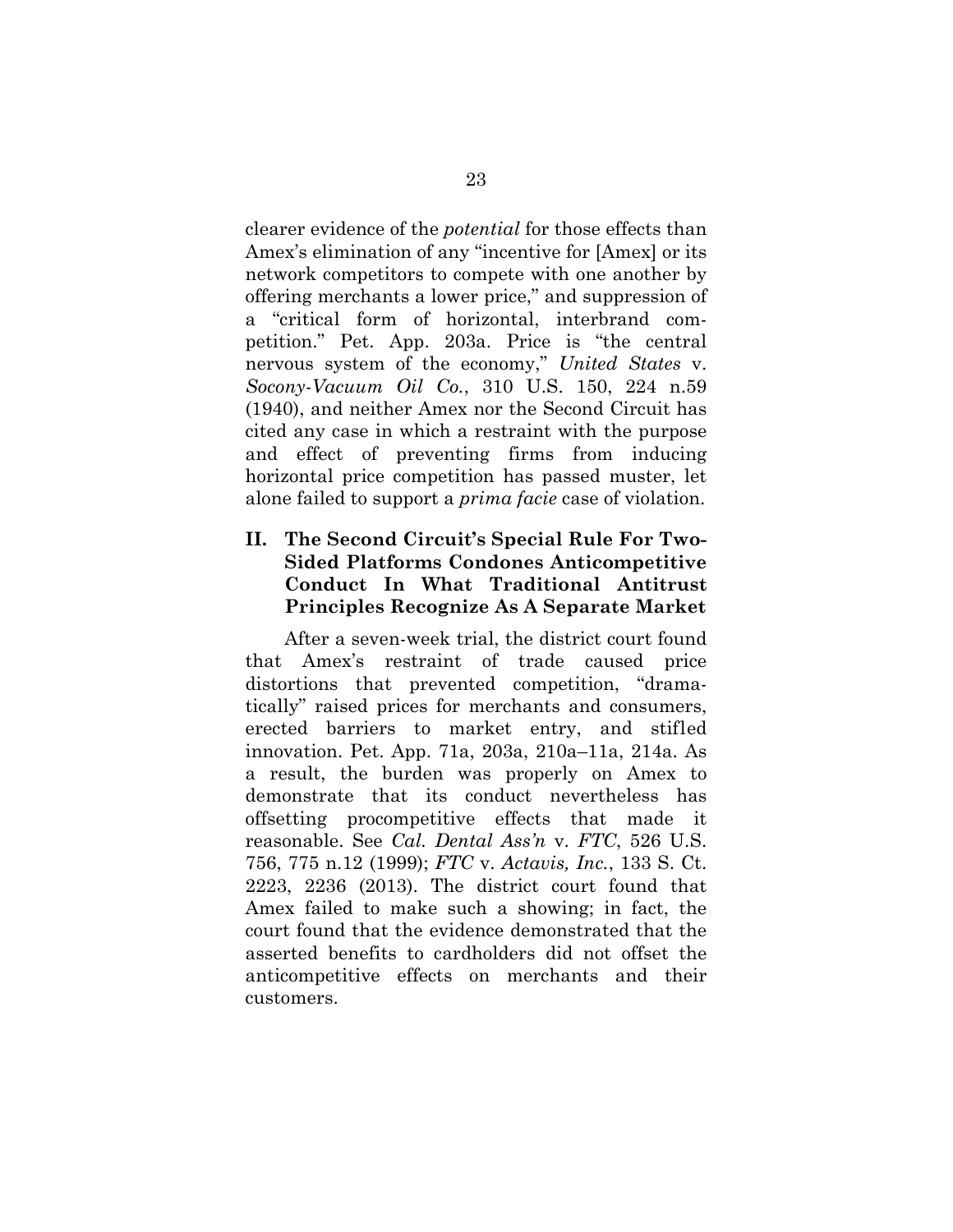The court of appeals, however, crafted a special rule for credit card platforms that ignores how the market actually operates for merchants. By focusing on the interdependency of prices charged on both sides of the platform, it abandoned the traditional approach to market definition grounded in the interchangeability of products and services. After thus expanding the relevant market to encompass the entirety of Amex's "platform," the court faulted plaintiffs for not *disproving* the possibility that Amex giveth to cardholders every penny it taketh away from merchants and their customers.

 We detail below the absurdity of that special rule—an observation that is best isolated by looking at the market-definition question from the merchants' vantage point. Prices in *all* markets depend to some degree on prices in other markets. The real question when setting out to determine the relevant market in which a firm may have power is whether other services are available to merchants to substitute for credit card acceptance if (as Amex does here) the card network charges supra-competitive fees. The district court correctly concluded that there is no substitute, thereby properly defining the appropriate market (and explaining why merchant fees have stayed so high for so long).

 Analyzing the potential substitutes that merchants might have for credit card acceptance is how courts have defined and should define a market such as this, and nothing about two-sided platforms merits a new and different approach. If Amex's restraint of competition among card networks for merchants' sales has pro-competitive effects in some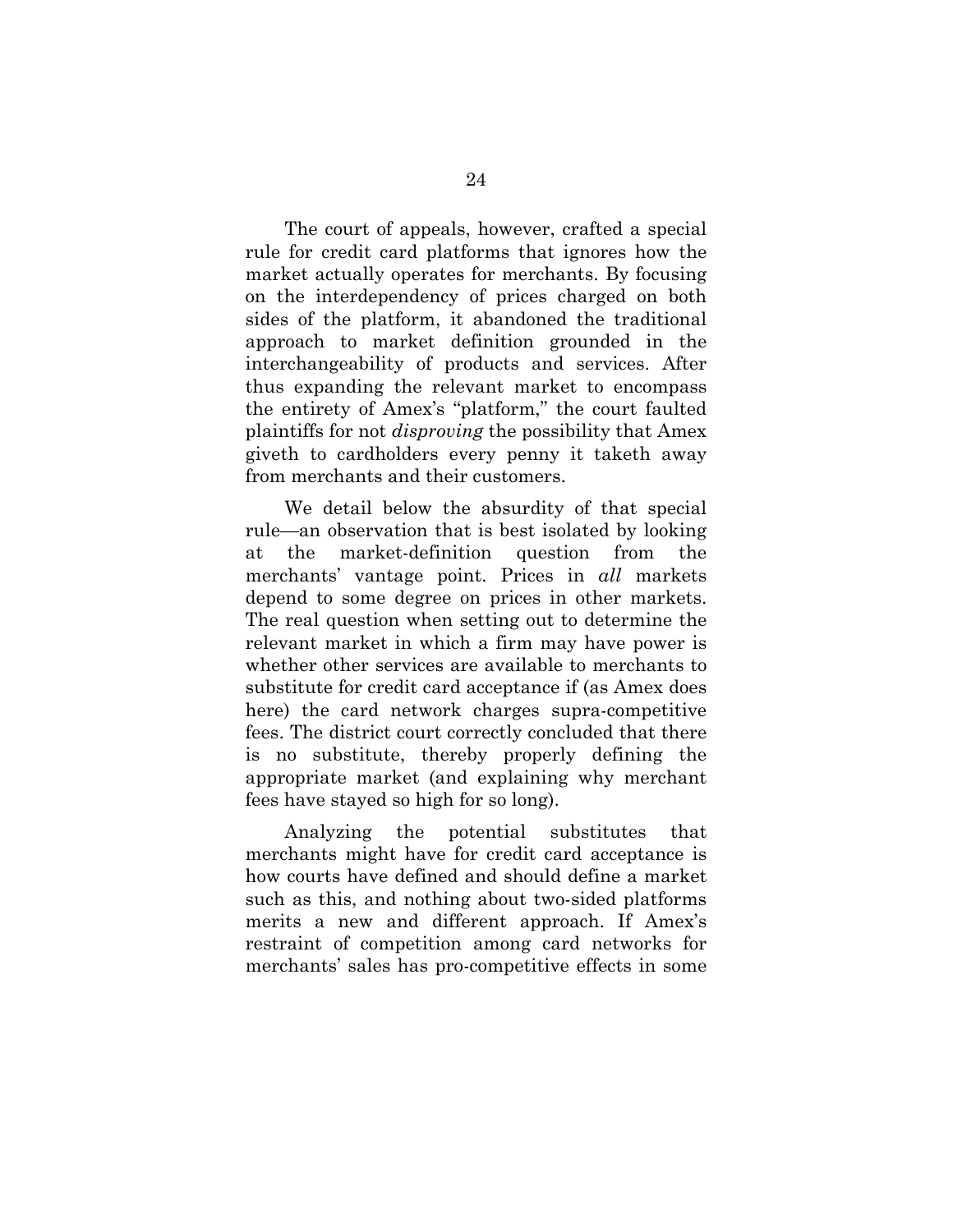other part of its business, then the burden was on Amex to prove it.

### **A. Economic Activity On Each Side Of A Two-Sided Platform Should Not Be Collapsed Into One "Market" For Antitrust Purposes**

1. The Second Circuit erred in treating different markets connected by a platform as a single market for antitrust purposes. Ignoring the district court's factual finding that merchants and cardholders are in different markets, the Second Circuit determined that, as a matter of law, the relevant market had to encompass both merchants *and* cardholders because they are "equally important and interdependent sets of consumers" and that the price charged each group affects "the optimal level" of price to charge the other. Pet. App. 50a. A common-sense application of the antitrust laws, and decades of settled doctrine, establish otherwise.

This Court has long held that a "market is composed of products that have reasonable interchangeability for the purposes for which they are produced." *Int'l Boxing Club of N.Y., Inc.* v. *United States*, 358 U.S. 242, 250 (1959). The reason, other courts have explained, is that it is "the ability of consumers to turn to other suppliers [that] restrains a firm from raising prices above the competitive level." *Rothery Storage & Van Co.* v. *Atlas Van Lines, Inc.*, 792 F.2d 210, 218 (D.C. Cir. 1986) (Bork, J.).

The question, then, is to what substitute can a merchant turn if Amex raises its price above a competitive level. There is no dispute that they could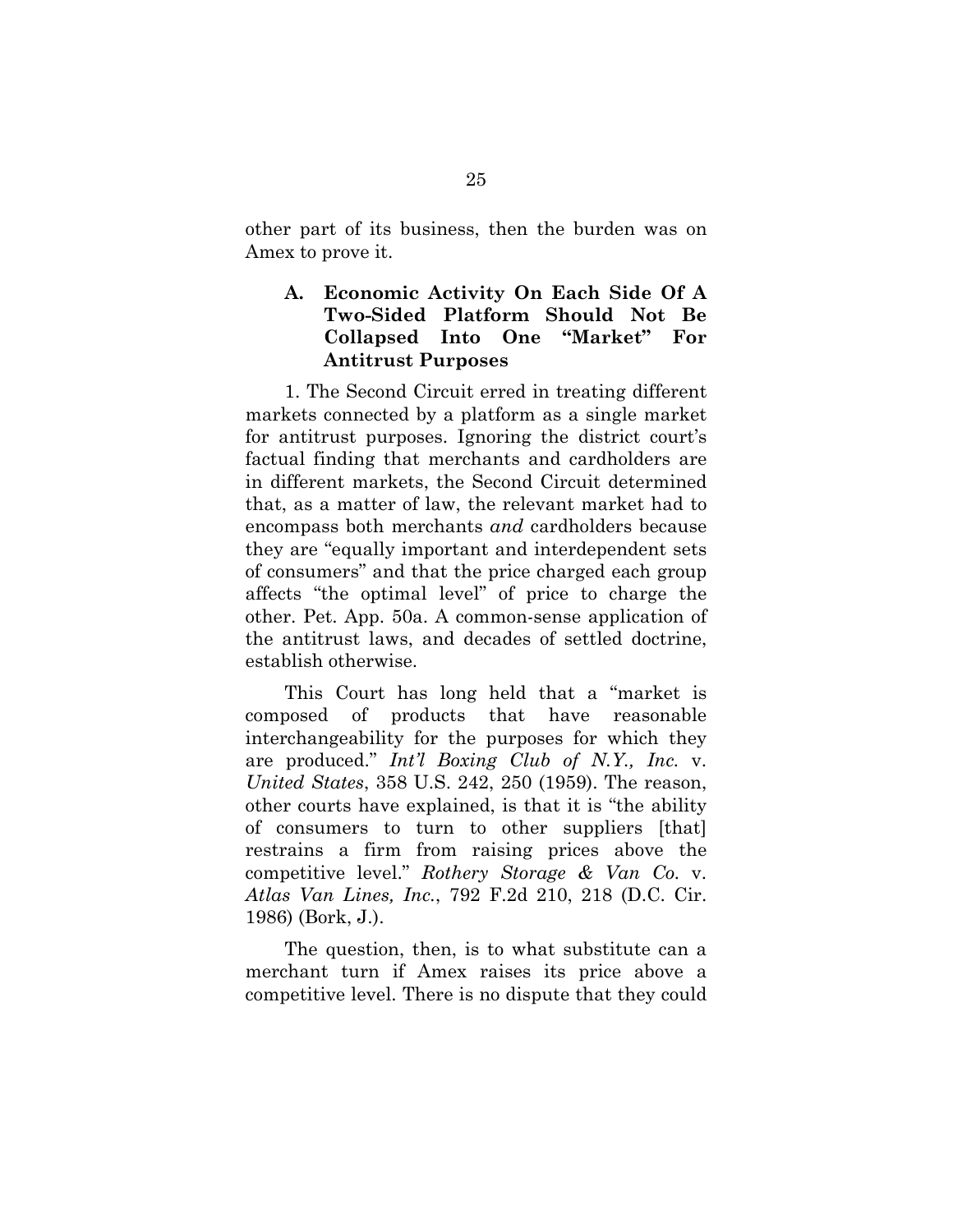turn to other credit card networks (Visa, MasterCard, and Discover). So those networks undoubtedly provide services to merchants in the same market as Amex.5

But how could the services that Amex provides to its cardholders be a substitute for the services it provides to merchants? A merchant facing a fee increase from Amex cannot swap out its acceptance of Amex cards for the services Amex provides to "Mary Johnson, cardholder since 1998." Even if the *prices* that Amex charges users on each side of its platform are *interdependent*—and that has not been established—the *services* are not *interchangeable*.

That is the lesson of this Court's holding in *Times-Picayune Publishing Co.* v. *United States*, 345 U.S. 594 (1953). That decision recognized that newspapers are "dual trader[s] in separate though interdependent markets." *Id.* at 610. They sell "the paper's news and advertising content to its readers; in effect that readership is in turn sold to the buyers of advertising space." *Ibid*. But this Court recognized that the case before it "concern[ed] solely one of these markets," and had no qualms about analyzing defendants' market position solely by reference to its "dominance in the advertising market, not in readership." *Ibid*. The mere fact that prices in the two connected markets were "interdependent" did not collapse them into a single market. *Ibid*.

l

<sup>&</sup>lt;sup>5</sup> The district court evaluated whether debit cards could substitute for credit cards and thereby "temper an exercise of market power" by credit card networks, and found they could not. Pet. App. 124a.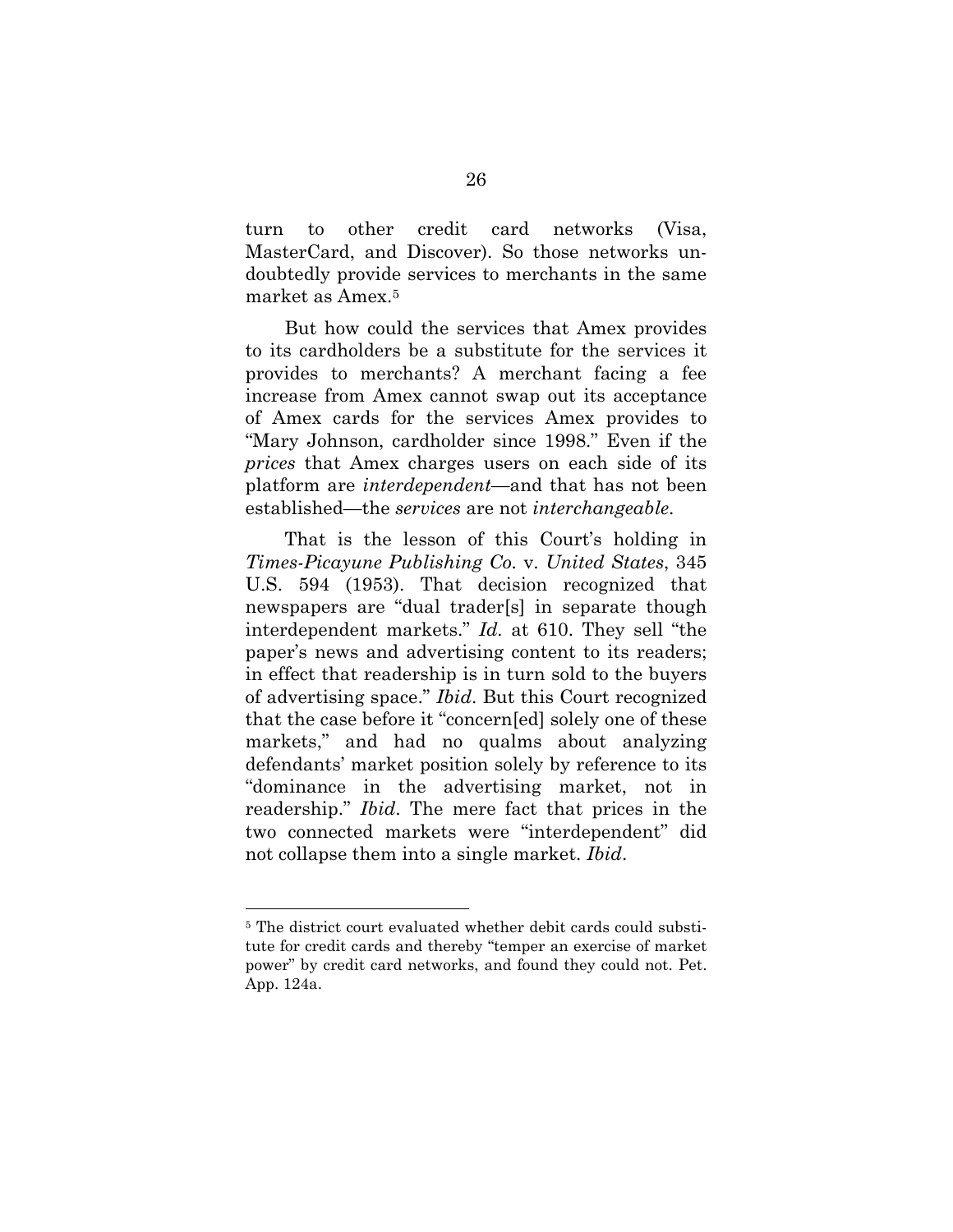The "indisputable proposition[]" that substitutability is what tempers market power explains why courts, the Department of Justice, and the Federal Trade Commission have long employed the so-called "hypothetical monopolist test" to define markets. See 2B Areeda & Hovenkamp, *Antitrust Law* ¶ 536, at 302 (4th ed. 2014). Under that test, if a hypothetical monopolist could impose "a small, but significant non-transitory increase in price ('SSNIP')" in a proposed market "without losing so many sales to other products as to render the SSNIP unprofitable, then the proposed market is the relevant market." Pet. App. 37a. Amex's successful implementation of its Value Recapture campaign *demonstrates*—and not at all hypothetically—that it has and does profitably impose price increases on merchants without losing enough business to render the move unprofitable. The services that credit card networks provide cardholders did not constrain Amex's ability to significantly raise prices on merchants, demonstrating that Amex's different services are provided in different markets.

Also unavailing is Amex's "one product, one market" argument. In Amex's view, it produces "credit card transactions" paid for by both merchants and cardholders. Amex indisputably faces two different groups of consumers that ask it for different things, and pay different prices in different ways for those things. The fact that Amex's business consists of pairing two distinct sets of customer groups does not require collapsing the distinct markets in which Amex operates.

2. The developing economics literature on twosided and multi-sided "markets" does not displace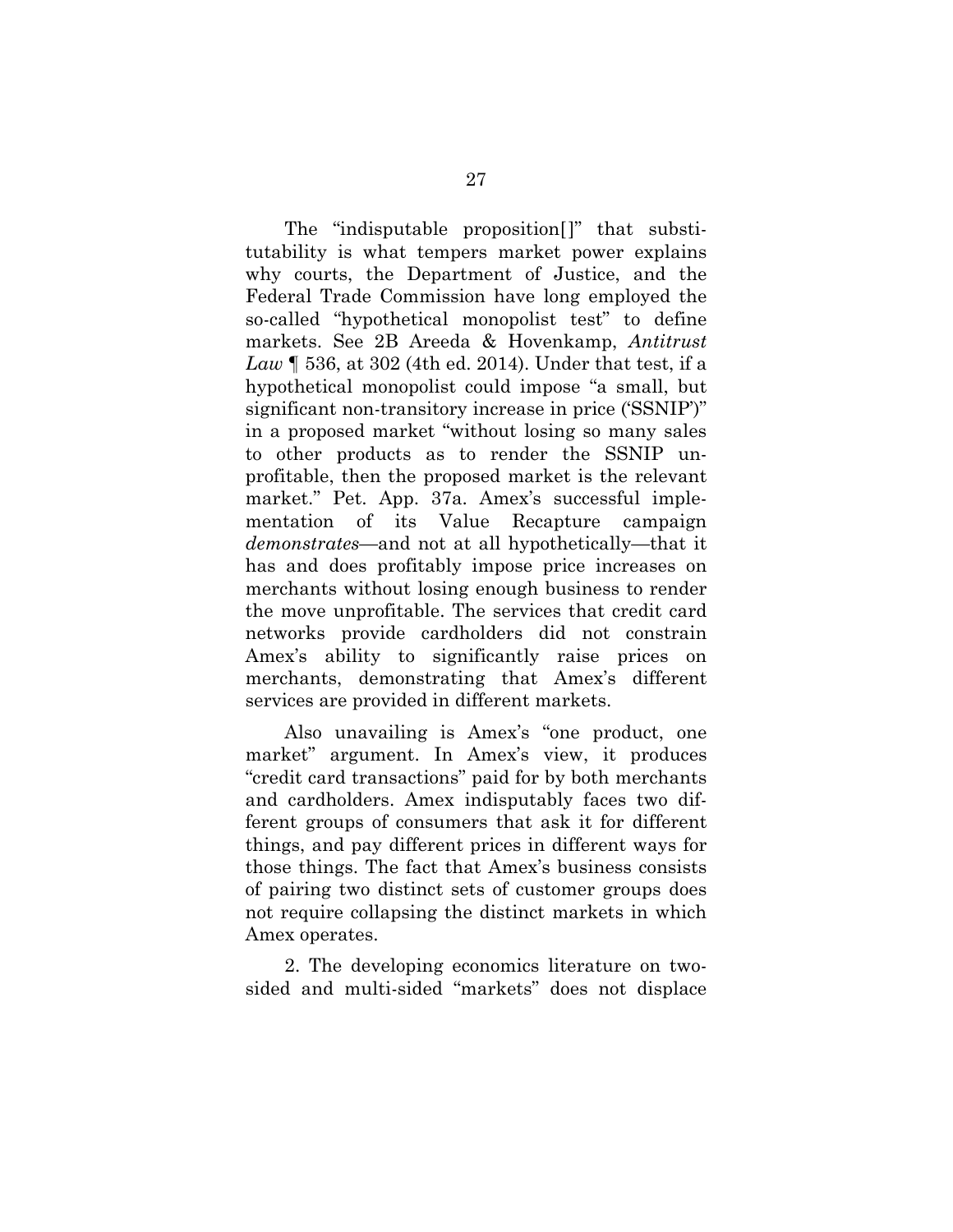this Court's approach to market definition and the principles underlying it. Indeed, some of that literature is careful to acknowledge that it uses "[t]he term 'market' \* \* \* loosely" and not "how that term is often used in antitrust." Evans & Schmalensee, *Markets With Two-Sided Platforms*, 1 Issues in Competition L. & Pol'y 667, 668 (2008). Nothing about a platform's "two-sidedness" undermines why this Court has looked to the interchangeability of goods and services to define antitrust markets. It is the ability to substitute that tempers any monopolist's attempt to exercise market power. See *Int'l Boxing Club*, 358 U.S. at 250; *Rothery Storage*, 792 F.2d at 218.

What is more, economists do not agree on what two-sidedness actually entails. See Hagiu & Wright, *Multi-Sided Platforms*, 43 Int'l J. Indus. Org. 162, 163 (2015) ("[T]here is disagreement among those in the literature about what constitutes an appropriate definition."). Definitions of a two-sided platform advanced by authorities in the field include:

- An intermediary that "can affect the volume of transactions by charging more to one side of the [platform] and reducing the price paid by the other side by an equal amount." Rochet & Tirole, *Two-Sided Markets: A Progress Report*, 37 RAND J. Econ. 645, 664–65 (2006).
- An intermediary that serves "two or more groups of customers"; "who need each other"; "who cannot capture the value from their mutual attraction"; and "rely on [a] catalyst to facilitate value-creating interactions." Evans & Schmalensee, *The Antitrust Analysis of Multisided Platform Businesses*, *in* 1 *The Oxford*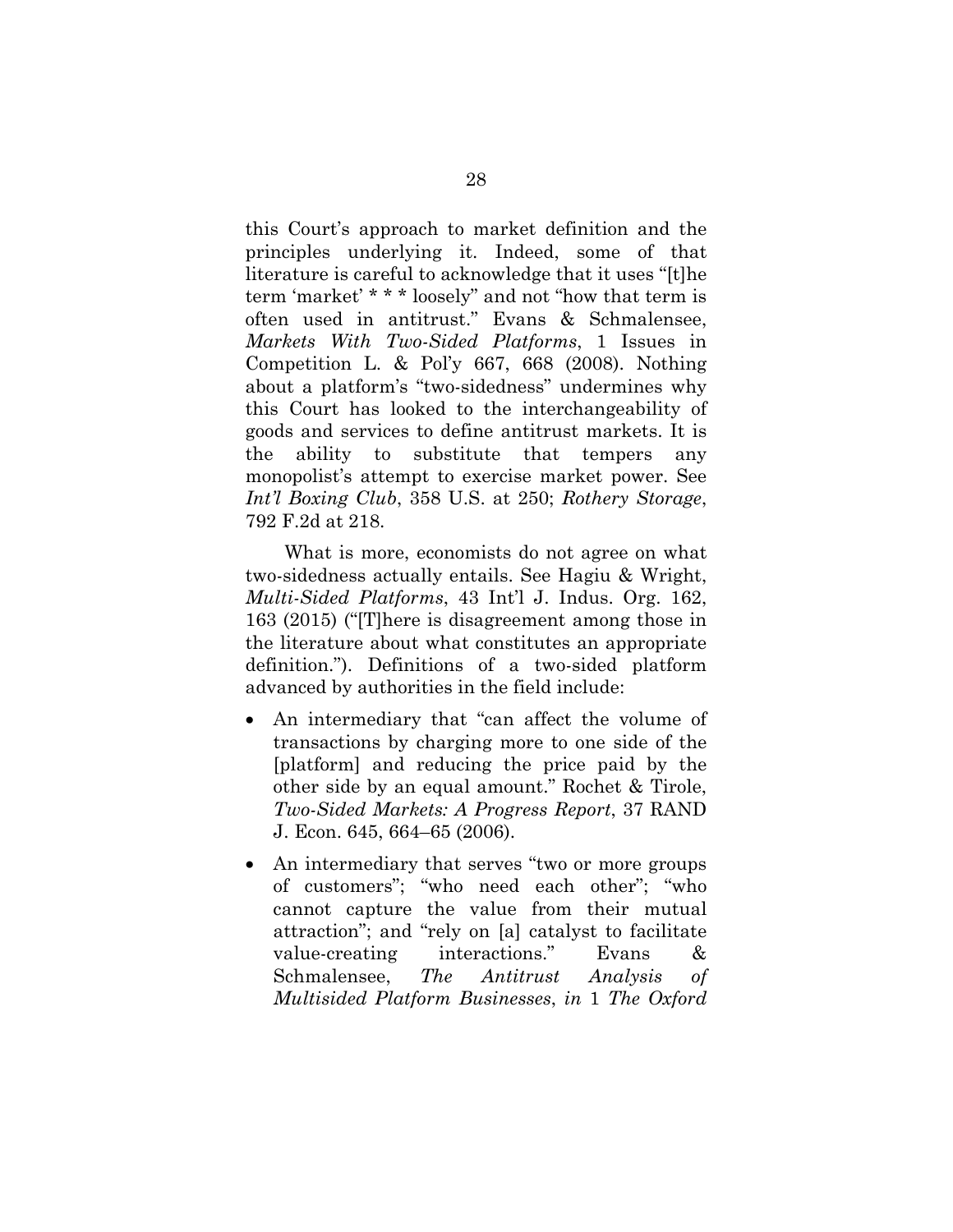*Handbook of International Antitrust Economics* 404, 409 (Blair & Sokol eds., 2014).

 A platform that, in addition to "other requirements," "enable[s] direct interactions" between two sides that must be "affiliated with the platform." Hagiu & Wright, *supra*, at 163.

A recent article "document[ing] serious conceptual divergences" in the literature on two-sided markets includes an appendix comparing how different prominent definitions of the concept affect which industries count as two-sided—with markedly divergent results. See Auer & Petit, *Two-Sided Markets and the Challenge of Turning Economic Theory into Antitrust Policy*, 60 Antitrust Bul. 426, 427, 458–61 (2015).

Indeed, under a sufficiently broad concept of "two-sidedness" a court could find it to "exist in practically all markets." Rysman, *The Economics of Two-Sided Markets*, 23 J. Econ. Perspectives 125, 127 (2009). For example, "the market for autos could be viewed as two-sided because manufacturers must attract both consumers and mechanic expertise." *Ibid*.

Or take retailers: it could even be said that "a conventional retailer" operates a two-sided platform under broad-enough definitions of the term. Carlton & Winter, *Vertical MFN's and the Credit Card Nosurcharge Rule*, at 39 (June 6, 2017), http://bit.ly/2mcYNKa. After all, retailers facilitate interaction between manufacturers and end consumers. Neither manufacturers nor end consumers would transact with retailers if the other group did not do so. Manufacturers, moreover, can be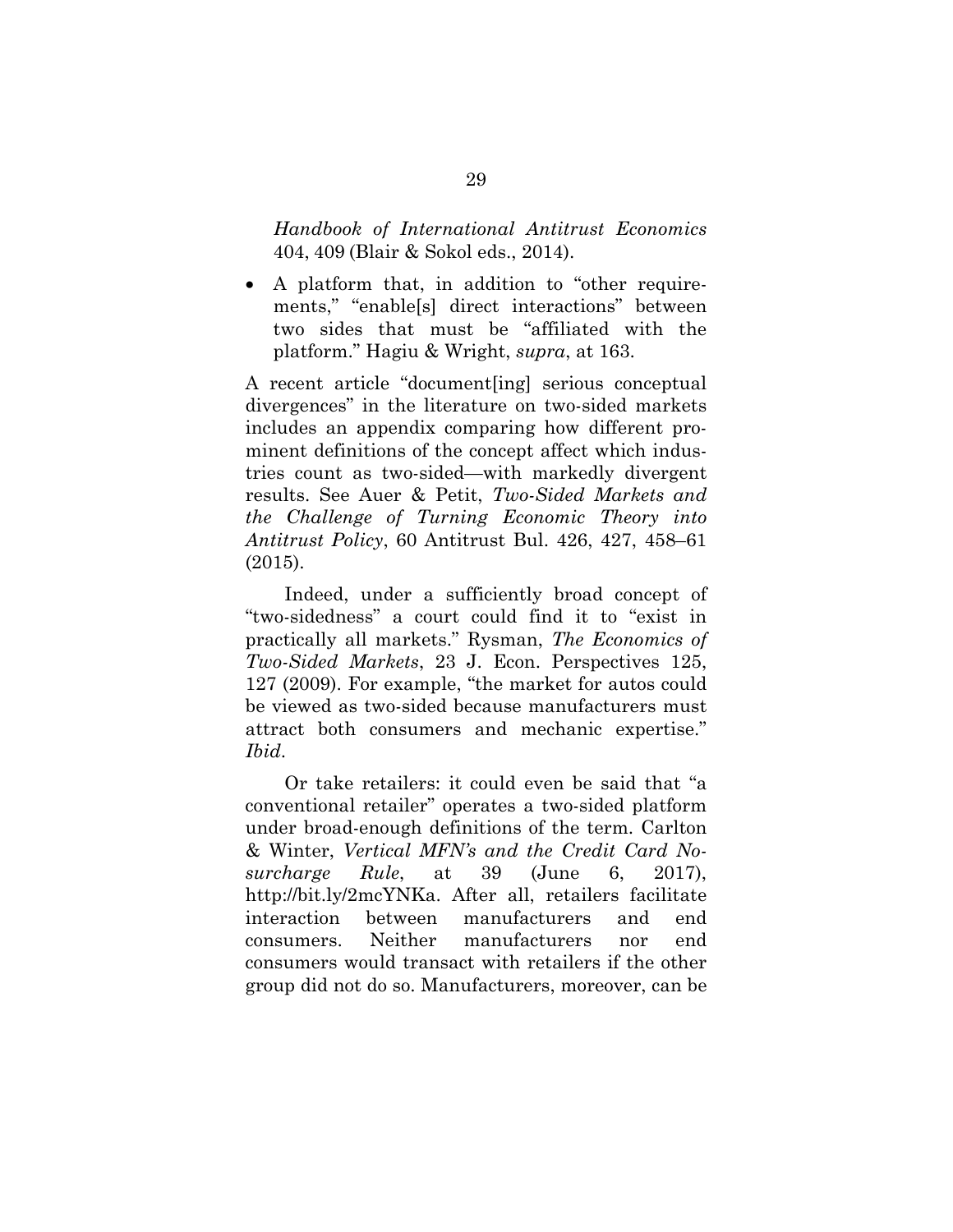said to pay a "negative price" to the retail "platform" for the service of bringing customers to their wares, while customers pay the bulk of the "net price." And yet few people would say that retailers sell "transactions in goods" at a "net price" to manufacturers and end users. Rather, retailers effectively provide shelf space to manufacturers and sell goods to customers in two separate but interdependent markets.

The same thought experiment can be run on just about *any* market that involves pairing inputs from two or more distinct groups. Sorting out which industries must be treated as multi-sided platforms meriting a special rule and which are subject to traditional antitrust principles would be as complicated as it is unwarranted. The parties do not agree, for example, on whether newspapers or the NCAA constitute multi-sided platforms. Compare Pet. 21–23, with Amex Opp. 18–19.

Courts should not be required to resolve such esoteric questions to resolve otherwise straightforward antitrust cases. Judges faced, as here, with clear evidence of anticompetitive conduct and effect need not "ramble through the wilds of economic theory" to decide whether plaintiffs have made out a *prima facie* case. *United States* v. *Topco Assocs., Inc.*, 405 U.S. 596, 609 n.10 (1972).

### **B. Amex Did Not Carry Its Burden To Demonstrate Any Procompetitive Effects Of Its NDPs**

1. In whatever way the market is defined here, once plaintiffs demonstrated the anticompetitive effects of Amex's NDPs—higher merchant fees,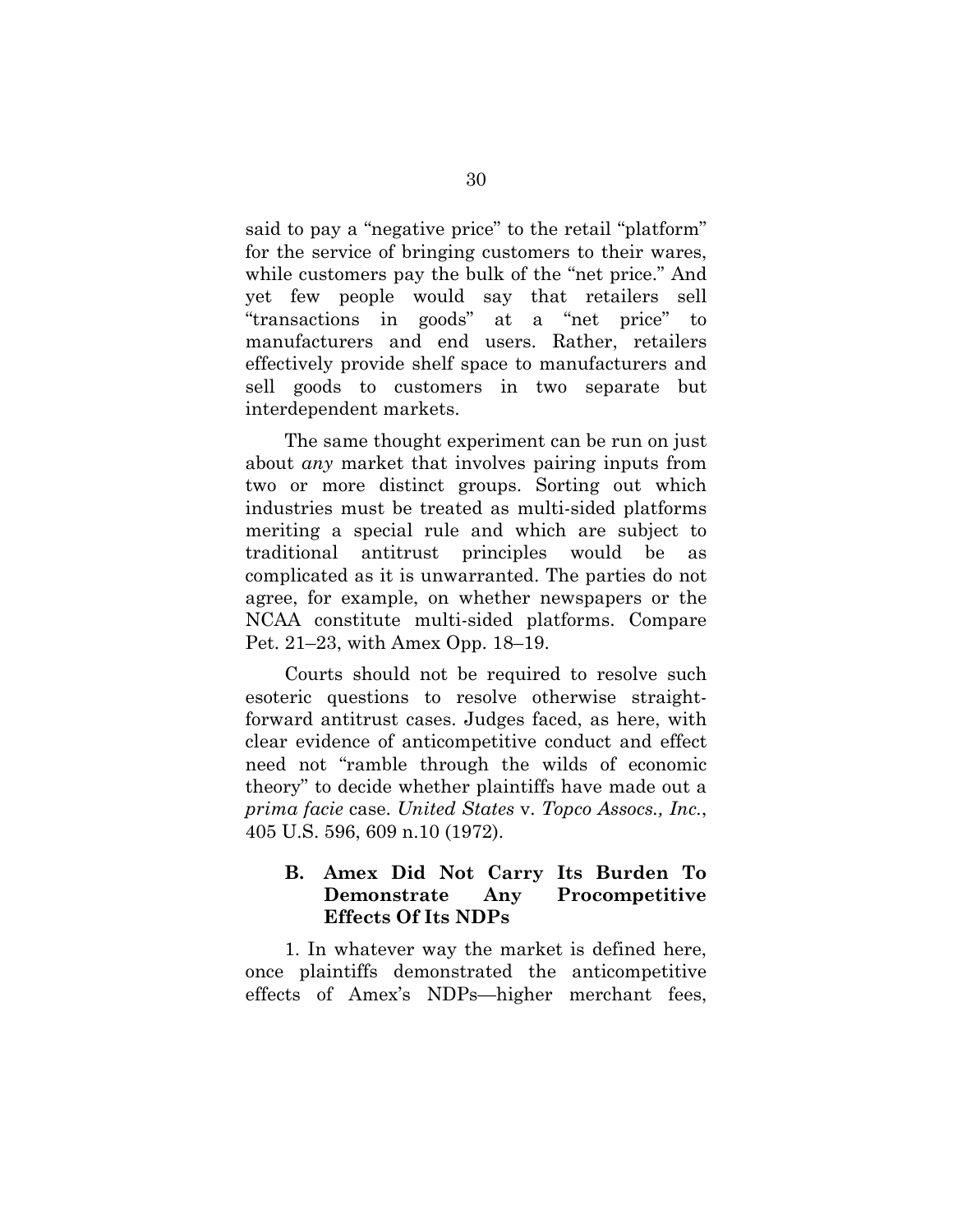higher prices for goods and services, etc.—the burden shifted to Amex to demonstrate that its restraint of trade had offsetting procompetitive effects. The district court correctly found that Amex could not carry that burden.6

That is how burden-shifting works under the traditional rule-of-reason analysis. "Once the plaintiff satisfies its initial burden to prove anticompetitive effects, the burden shifts to the defendant to offer evidence of any procompetitive effects of the restraint at issue." Pet. App. 28a. The courts of appeals all apply a version of this framework,7 and this Court has found no cause to disturb it. See*, e.g.*, *Cal. Dental Ass'n.*, 526 U.S. at 775 n.12; *Actavis*, 133 S. Ct. at 2236. Here, Amex proposed two procompetitive justifications for its conduct, but the district court found that neither "offset \* \* \* the more widespread and injurious

l

<sup>6</sup> More than that, the district court found that the evidence pointed *in the opposite direction*. Amex's unsuccessful attempt to provide a procompetitive justification for restricting interbrand competition only "highlight[ed]" that "Amex's current business model could not survive if exposed to the full spectrum of interbrand competition." Pet. App. 235a. That is, Amex's model depends on the anticompetitive effects it has baked into the market via its NDPs.

<sup>7</sup> See, *e.g.*, *Suture Express, Inc.* v. *Owens & Minor Distribution, Inc.*, 851 F.3d 1029, 1038 (10th Cir. 2017); *O'Bannon* v. *NCAA*, 802 F.3d 1049, 1070 (9th Cir. 2015); *King Drug Co. of Florence*  v. *Smithkline Beecham Corp.*, 791 F.3d 388, 412 (3d Cir. 2015); *Schering-Plough Corp.* v. *FTC*, 402 F.3d 1056, 1065 (11th Cir. 2005); *Craftsmen Limousine, Inc.* v. *Ford Motor Co.*, 491 F.3d 380, 389 (8th Cir. 2007); *Nat'l Hockey League Players' Ass'n* v. *Plymouth Whalers Hockey Club*, 325 F.3d 712, 718 (6th Cir. 2003).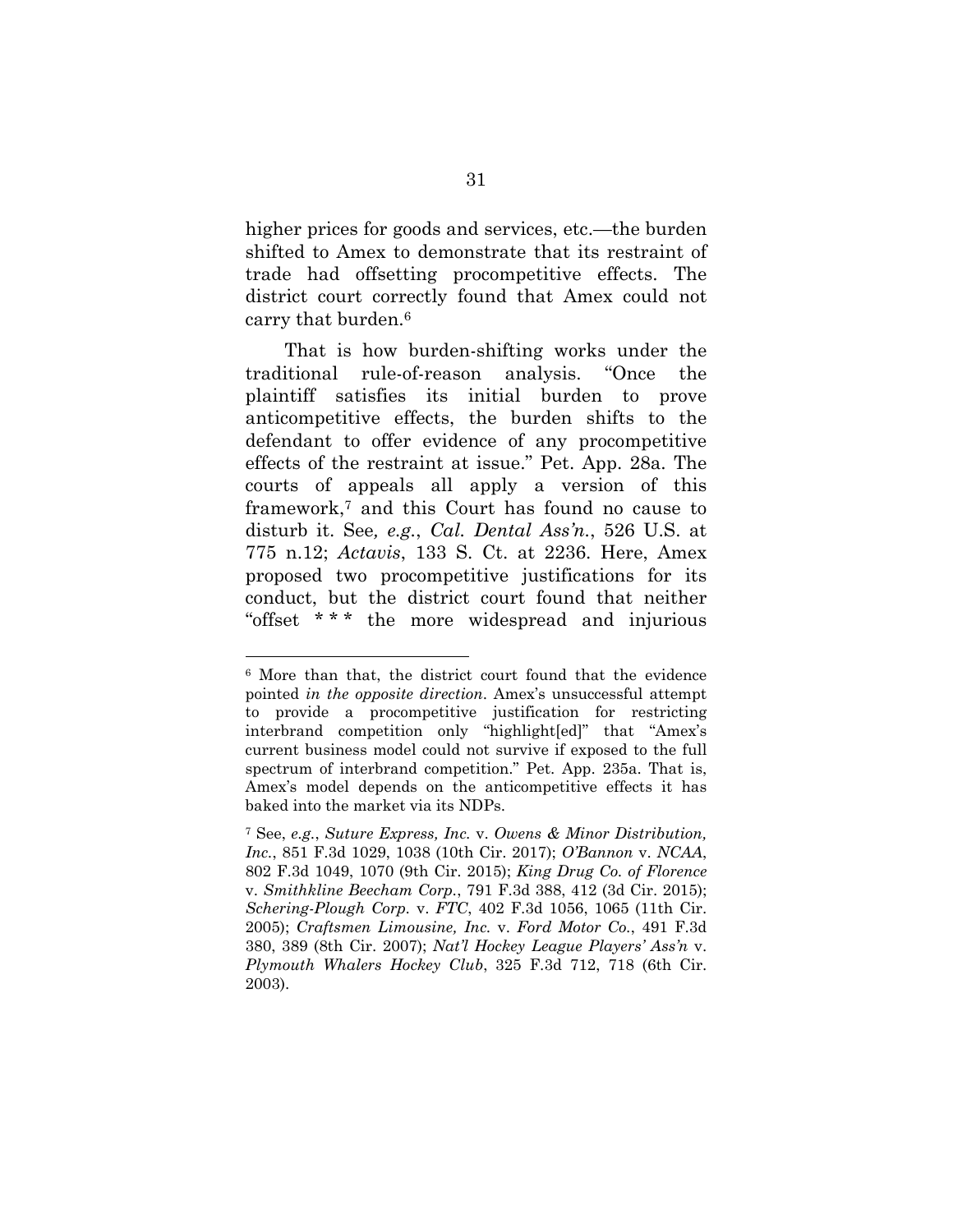effects of the NDPs on interbrand competition in the relevant market." Pet. App. 229a.

The court of appeals did not dispute the district court's factual findings on the NDPs' various anticompetitive effects on merchants and consumers. But instead of leaving the burden to Amex (where it belongs), the court concluded that *plaintiffs* needed to *disprove* that any procompetitive effects on the cardholder side of Amex's business outweighed the anticompetitive effects on the merchant side.

That is wrong. For starters, the court of appeals' rationale runs counter to the basic precept that competition "cannot be foreclosed with respect to one sector of the economy because \*\*\* such foreclosure might promote greater competition in a more important sector of the economy." *Topco Assocs.*, 405 U.S. at 610. But even if it *could* be welfaremaximizing to restrain competition in one market for the benefit of competition in another, "courts are illequipped and ill-situated for such decisionmaking." *Id.* at 611; see also *United States* v. *Phila. Nat'l Bank*, 374 U.S. 321, 370 (1963) (rejecting that "anticompetitive effects in one market could be justified by procompetitive consequences in another"). How is a court supposed to determine the number of airline miles awarded to cardholders that justify higher fees to merchants (and higher prices to all their customers)? Such an apples-to-oranges comparison across different "sides" of a business "platform" is "beyond the ordinary limits of judicial competence." *Id.* at 371. Even Amex could not articulate a way to calculate a net price across both sides of the platform. Pet. App. 182a–86a, 209a.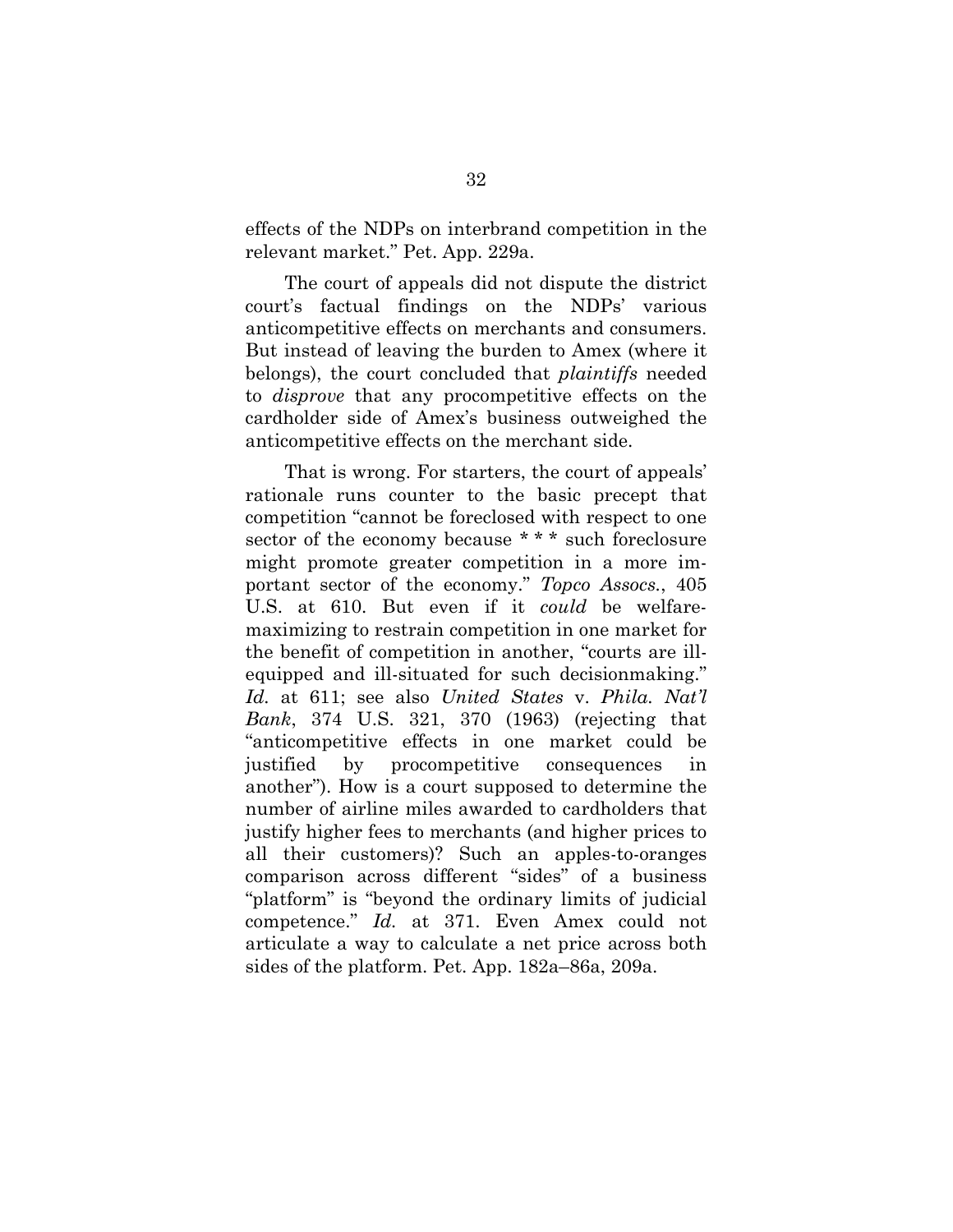So while Amex may prefer to restrict competition on the merchant side of its platform in order to manufacture resources with which to compete for cardholders, that is not a choice it gets to make. "[U]nder antitrust policy *competition* should choose the optimal mix of revenue as between the two sides." Areeda & Hovenkamp ¶ 562e, at 101 (Supp. 2017); see also *Nat'l Soc'y of Prof'l Eng'rs*, 435 U.S. at 695 ("The Sherman Act reflects a legislative judgment that ultimately competition will produce not only lower prices, but also better goods and services.").

Even if Amex could conceivably justify the anticompetitive effects of its conduct on merchants and consumers by pointing to the rewards and other benefits it offers cardholders, there is every reason to put the onus on Amex to do so. Burdens are "traditionally \* \* \* placed on the party having the readier access to knowledge about the fact in question." James et al., *Civil Procedure* 421 (5th ed. 2001). Such information-forcing rules improve decisionmaking by "provid[ing] an incentive for the party with the best access to private information to disclose it." Reinert, *Pleading as Information-Forcing*, 75 L. & Contemp. Prob. 1, 29 (2012).

Amex has designed and operates a business with two distinct groups of customers, and with complicated pricing structures on each side. "The defendant, being the author of the restraints, is in a better position to explain why they are profitable and in consumers' best interests." Areeda & Hovenkamp ¶ 1507, at 171 (Supp. 2017). By enacting a special rule for two-sided platforms, the decision below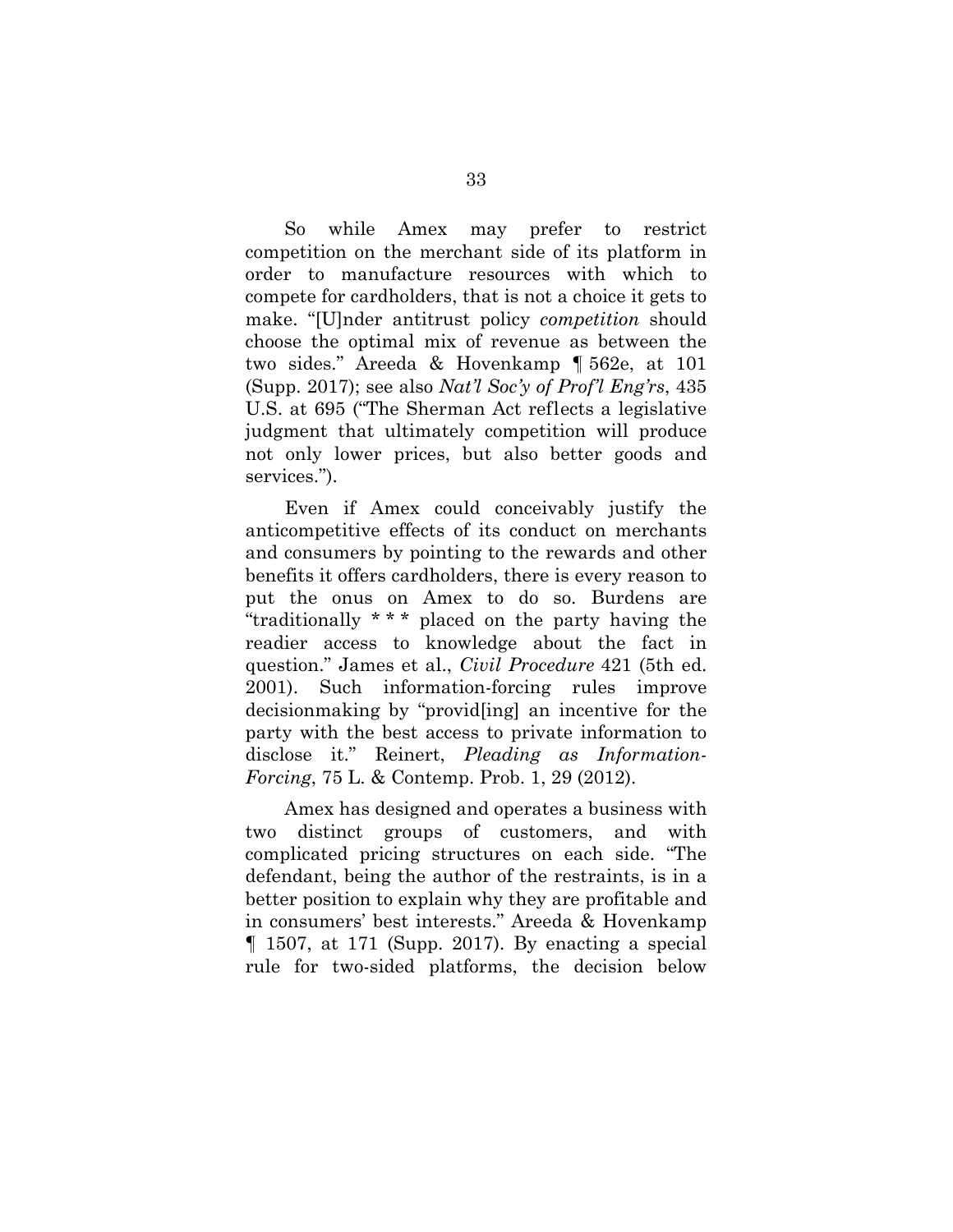unwisely departs from that long-settled, commonsense approach.

### **III. Reversal Will Encourage Competition And Enhance Consumer Welfare**

The decision below should be reversed. Amex did not challenge the district court's findings of fact, but rather asserted that those findings were legally insufficient to sustain Plaintiffs' *prima facie* Section 1 case. See Amex C.A. Br. 37–83. But they are enough, and that should end the matter. Merchants and their customers eagerly await their long-incoming relief from Amex's anticompetitive conduct.

Reversing the decision below will, in addition to respecting settled antitrust principles, yield significant pro-competitive results for consumers nationwide. Amex's conduct fundamentally distorts the competitive process. On the merchant side, Amex has prevented other card networks from competing on price. On the cardholder side, Amex prohibits consumers from receiving truthful information and the price signals that they would ordinarily receive in a competitive market. The inefficient result is that an economically rational cardholder *should* prefer Amex and free-ride off the resulting higher prices for goods and services paid by all consumers.

The Sherman Act, as "the Magna Carta of free enterprise," outlaws such anticompetitive and distortionary conduct. *Topco Assocs.,* 405 U.S. at 610. Retailers and consumers should benefit from the "unrestrained interaction of competitive forces" in the market for credit card services, which "will yield the best allocation of our economic resources, the lowest prices, the highest quality and the greatest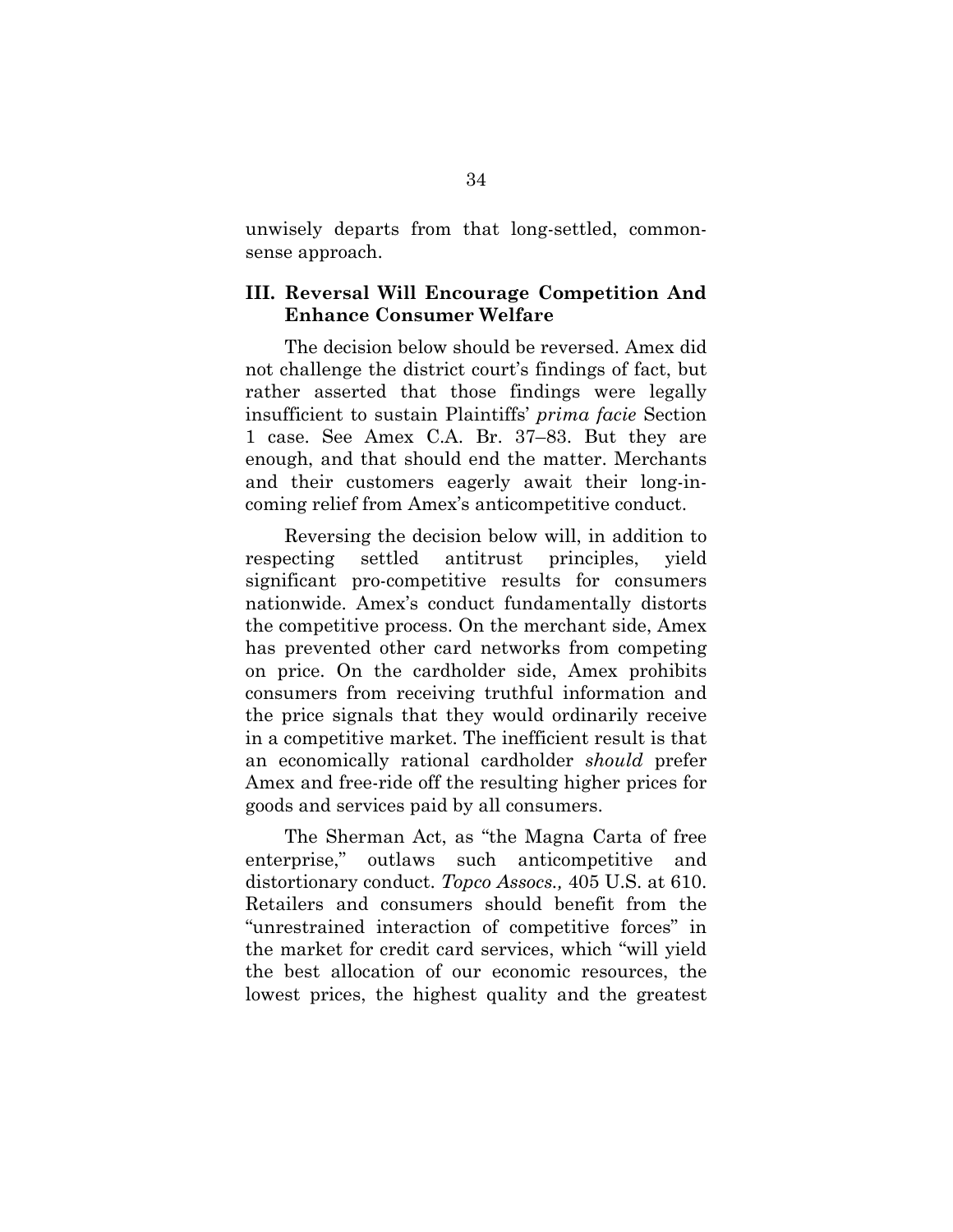material progress." *N. Pac. Ry. Co.* v. *United States*, 356 U.S. 1, 4 (1958).

The district court found that enjoining Amex's NDPs would "inure to the benefit of both merchants and customers alike." Pet. App. 214a. Accordingly, "merchants actually are likely to steer customers between various forms of payment," for example, by offering free shipping, discounts, or a faster checkout line for using a cheaper payment card. *Id.* at 221a. And even if not all merchants exercise that new-found freedom, "[p]roviding merchants the freedom to participate in their customers' payment decisions will \*\*\* restore downward pressure on [credit card networks'] merchant prices." *Id.* at 216a.

Merchants, in turn, "will pass along some amount of the savings associated with declining swipe fees to their customers in the form of lower retail prices." Pet. App. 220a. And whatever merchants do not pass on in cost decreases, they would pass on in quality improvements. Indeed, merchants would have to do so because they, unlike the credit card networks, operate in a highly competitive market and, in such a market, "all elements of a bargain—quality, service, safety, and durability—and not just the immediate cost, are favorably affected by the free opportunity to select among alternative offers." *Nat'l Soc'y of Prof'l Eng'rs*, 435 U.S. at 695.

Finally, given the extended reach of the credit card industry, any such improvements have farreaching potential. Credit cards today are ubiquitous in modern life, and one need only ask someone under the age of 25 to pay with cash or (dare we say) a personal check, to see that trend-line rising. And as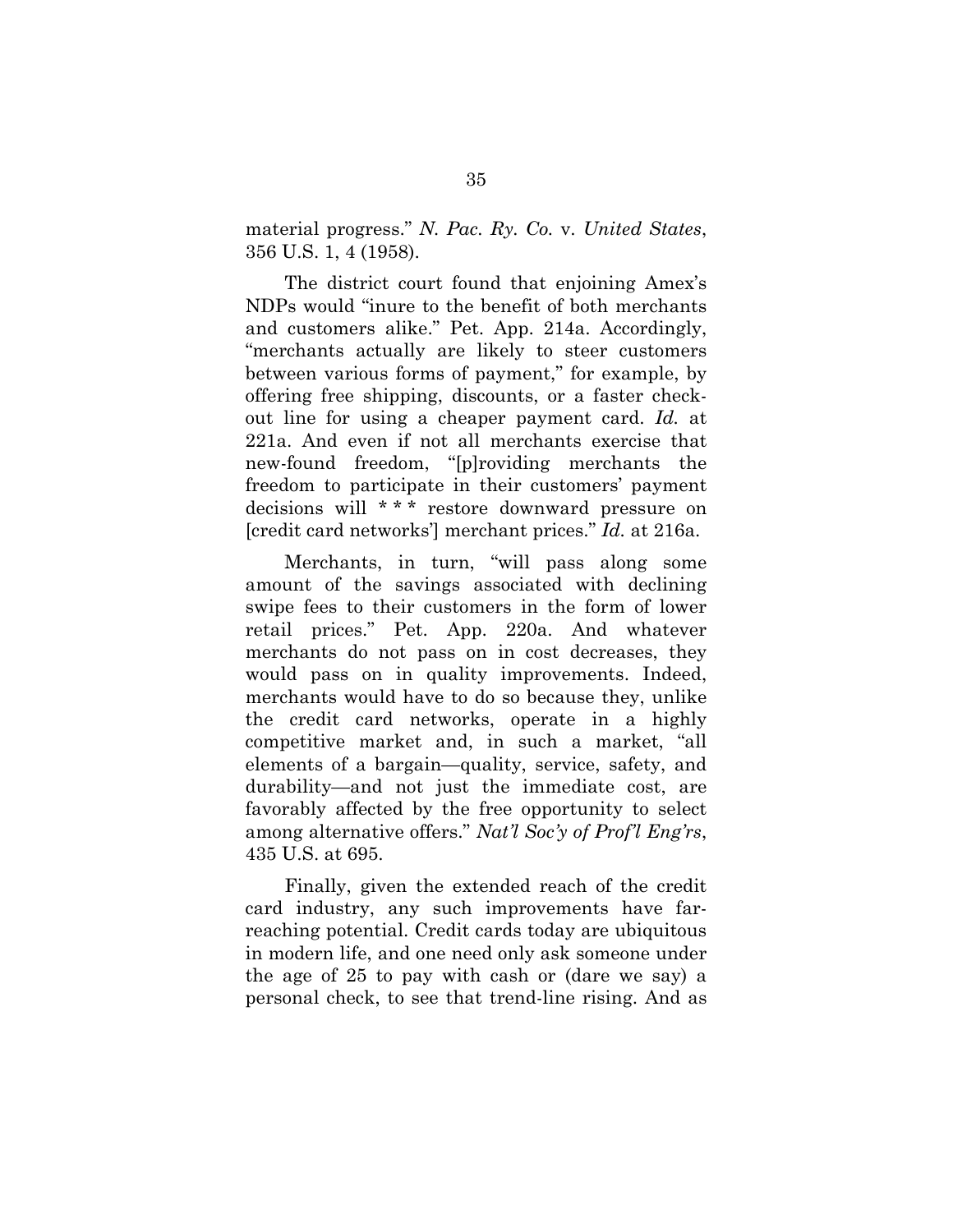we move ever closer to a purely electronic economy the opportunities and incentives for those with market power to throttle competition will be manifold. This Court should not invite such abuses.

#### **CONCLUSION**

The decision below should be reversed.

Respectfully submitted.

| Deborah White              | Mark T. Stancil                 |
|----------------------------|---------------------------------|
| <b>RETAIL LITIGATION</b>   | Counsel of Record               |
| CENTER, INC. and           | Matthew M. Madden               |
| RETAIL INDUSTRY            | D. Hunter Smith                 |
| <b>LEADERS ASSOCIATION</b> | ROBBINS, RUSSELL, ENGLERT,      |
| 1700 N. Moore Street       | ORSECK, UNTEREINER &            |
| Arlington, VA 22209        | SAUBER LLP                      |
|                            | 1801 K Street, N.W., Ste. 411-L |
|                            | Washington, D.C. 20006          |
|                            | $(202)$ 775-4500                |
|                            | mstancil@robbinsrussell.com     |
|                            | Counsel for Retail Litigation   |
|                            | Center, Inc., and               |
|                            | National Association of         |
|                            | Convenience Stores              |
| Stephanie Martz            | Alden L. Atkins                 |
| <b>NATIONAL RETAIL</b>     | John P. Elwood                  |
| FEDERATION                 | Vinson & Elkins LLP             |

FEDERATION 1101 New York Ave, N.W. Washington, D.C. 20005

VINSON & ELKINS LLP 2200 Pennsylvania Ave., NW Suite 500 West Washington, D.C. 20037

*Counsel for National Retail Federation*